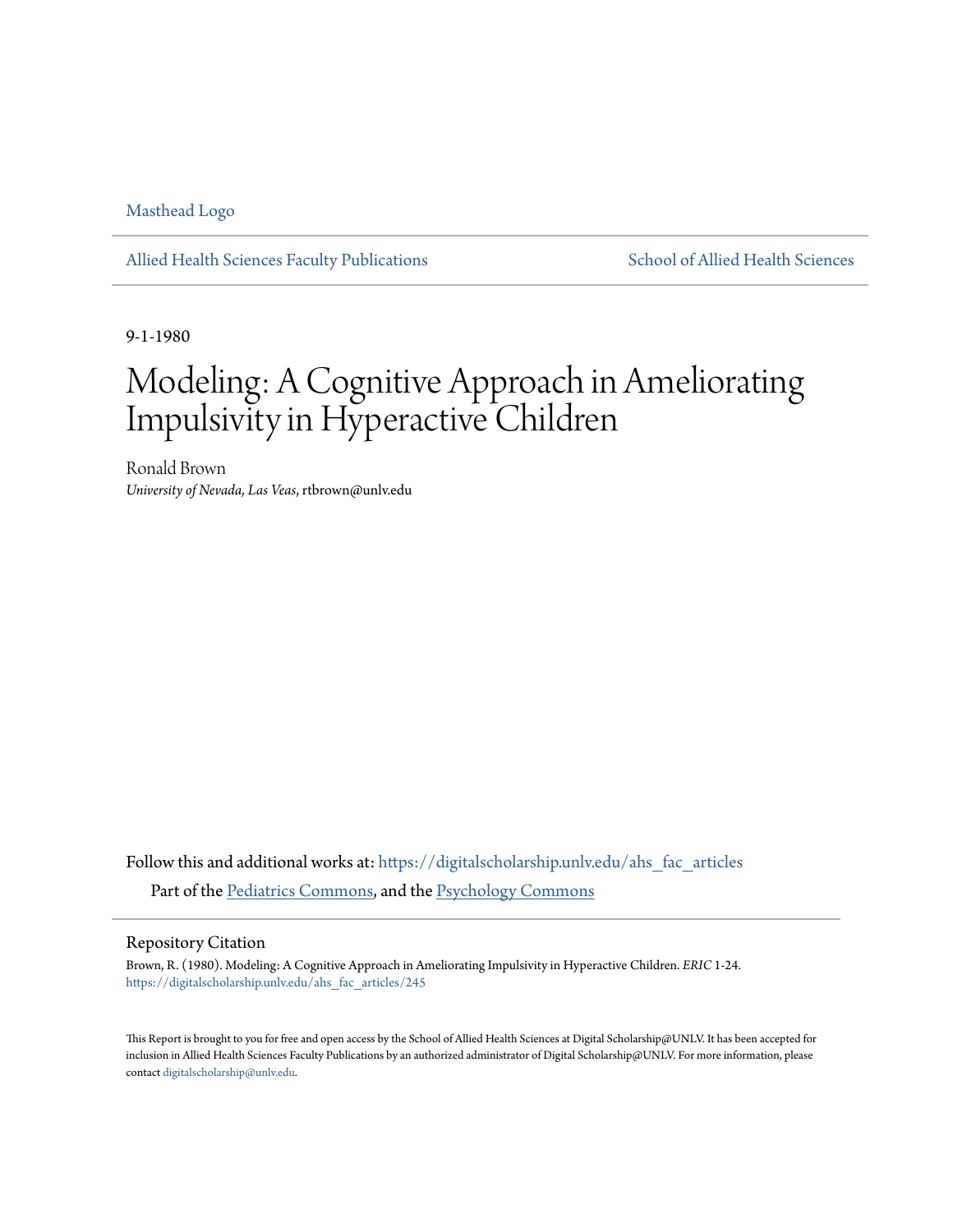

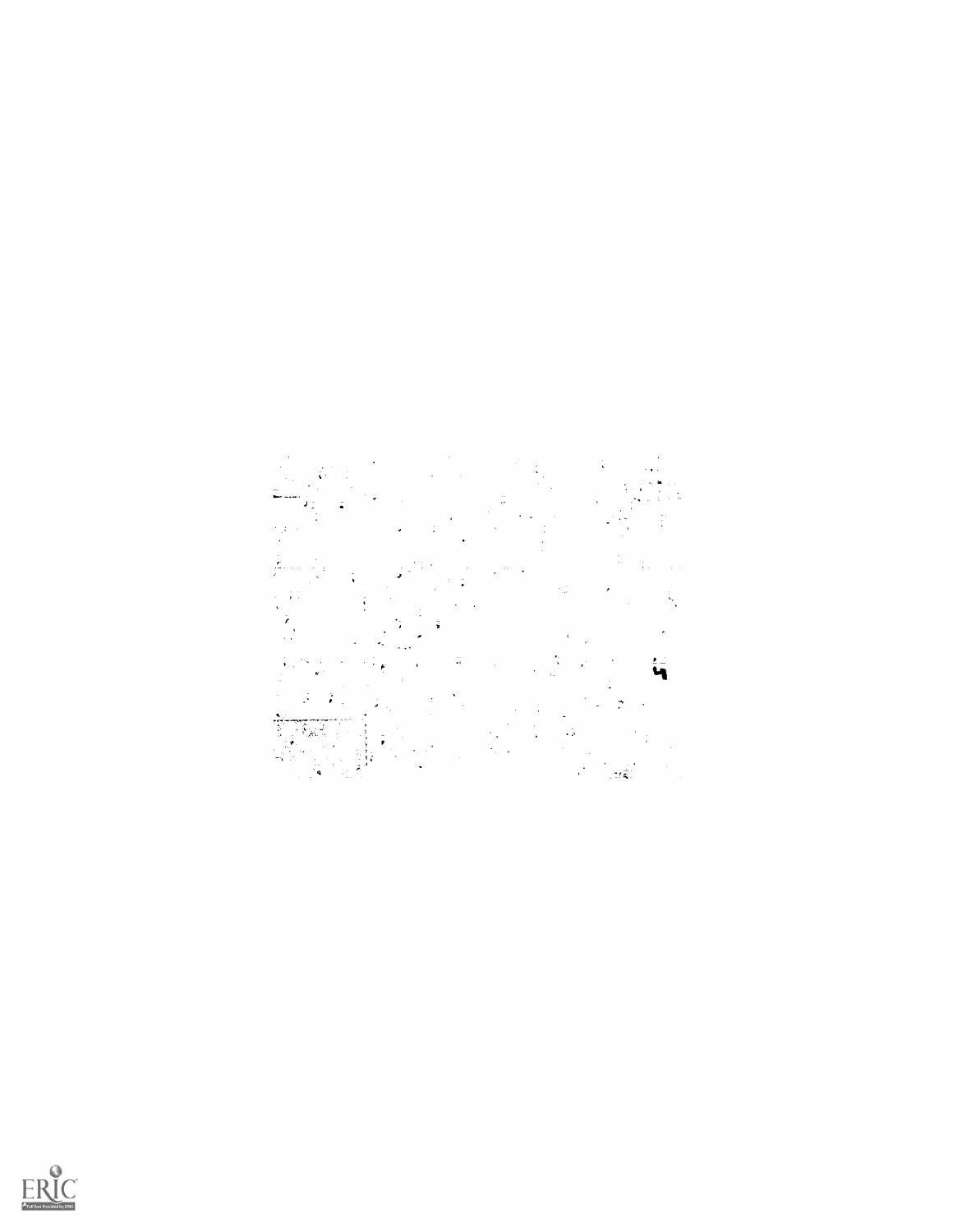DOCUMENT RESUME

| ED 194 B45    | CG 014 786                                            |
|---------------|-------------------------------------------------------|
| <b>AUTHOR</b> | Brown, Ronald T.                                      |
| TITLE         | Modeling: A Cognitive Approach in Ameliorating        |
|               | Impulsivity in Hyperactive Children.                  |
| PUB DATE      | Sep 80                                                |
| NOTE          | 24p.: Paper presented at the Annual Convention of the |
|               | American Psychological Association (88th, Montreal,   |
|               | Quebec, Canada, September 1-5, 1980). Bibliography of |
|               | marginal reproducibility.                             |
| EDFS PRICE    | MF01/PC01 Plus Postage. And Minimage Assessment       |
| DESCRIPTORS   | *Adolescents: Attention Span: Behavior Problems:      |
|               | *Children: Classroom Techniques: Cognitive Style:     |
|               | Conceptual Tempo: Elementary Secondary Education:     |
|               | *Hyperactivity: *Modeling (Psychology): *Problem      |
|               | Solving: *Self Control                                |

#### ABSTRACT

Two experiments were implemented in which hyperactive children were exposed to models of their own age level. It was hypothesized that modeling treatments designed to demonstrate reflective problem-solving strategies would improve the problem-solving ability of both normal and hyperactive children, and that, concemicantly, children's ability to sustain attention to<br>visual stimuli would improve. Results demonstrate the effectiveness of a cognitive modeling procedure in reducing impulsivity and increasing attention span, despite claims that cognitive style is a fixed, unmodifiable dimension of behavior. Whether cognitive modeling techniques can be used for problem-solving tasks in classrooms remains uncertain: research evaluating such techniques in the school setting is needed. (Author/CS)

Reproductions supplied by EDRS are the best that can be made from the original document. \*\*\*\*\*\*\*\*\*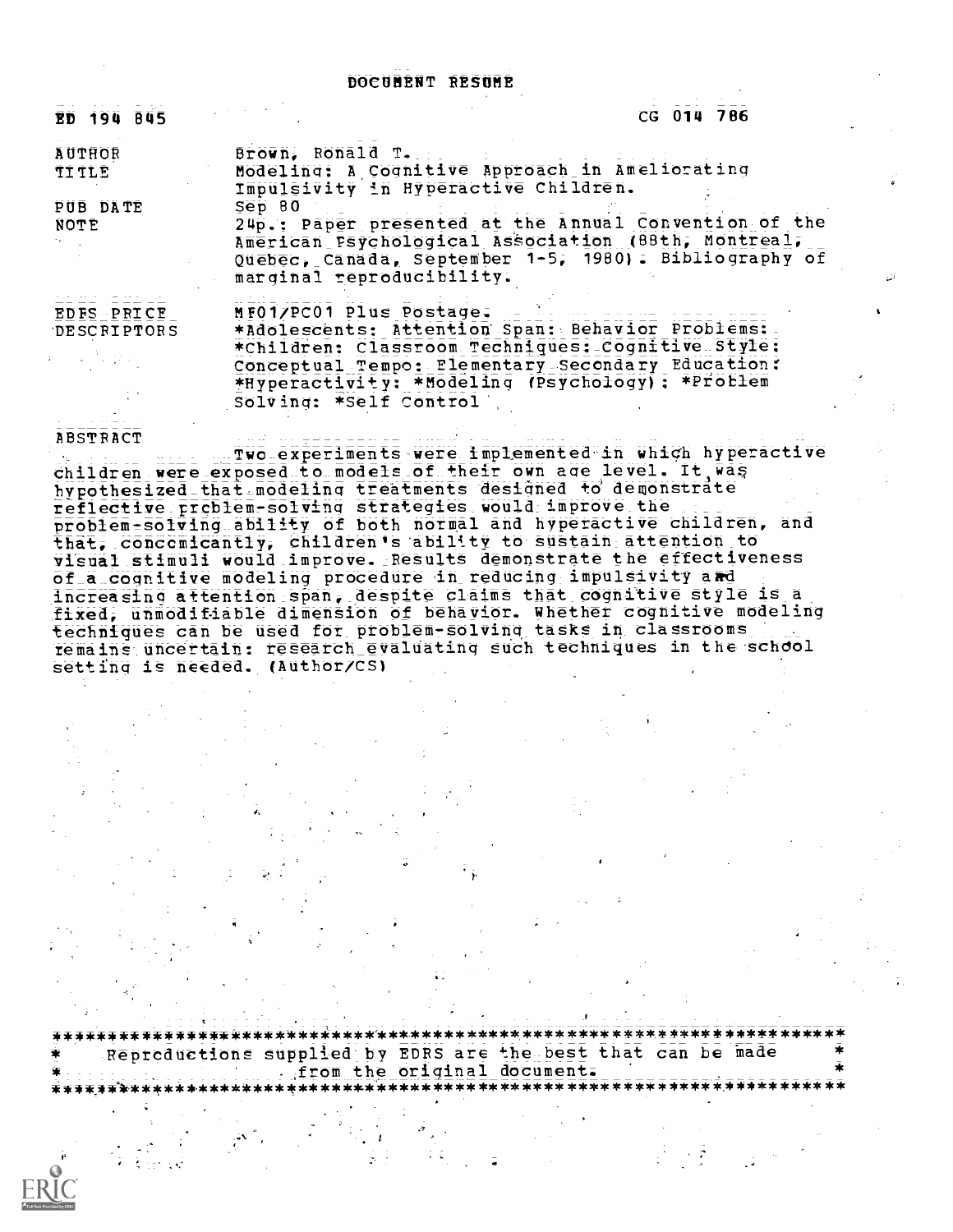# A Cognitive Approach In Ameliorating Impulsivity Modeling: in Hyperactive Children<sup>1</sup>

Ronald T. Brown

University of Illinois at Chicago Circle

08101478161

ED194845

Paper presented at the 88th annual convention of the American Psychological Association, Division 16, School Psychology, Montreal, Canada, September, 1980.

 $\overline{O}$ 

U S\_DEPARTMENT OF HEALTH.<br>EDUCATION & WELFARE<br>NATIONAL INSTITUTE OF<br>EDUCATION

THIS DOCUMENT THAT BEEN REPRO-<br>DUCED EXACTLY AS RECEIVED FROM<br>THE PERSON OR ORGANIZATION ORIGINATION<br>ATING IT POINTS OF VIEW OR OPINIONS<br>SENT OF FISIAL NATIONAL INSTITUTE OF<br>EDUCATION POSITION OR POLICY

TO THE EDUCATIONAL RESOURCES. INFORMATION CENTER (ERIC)."

"PERMISSION TO REPRODUCE THIS MATERIAL HAS BEEN GRANTED BY

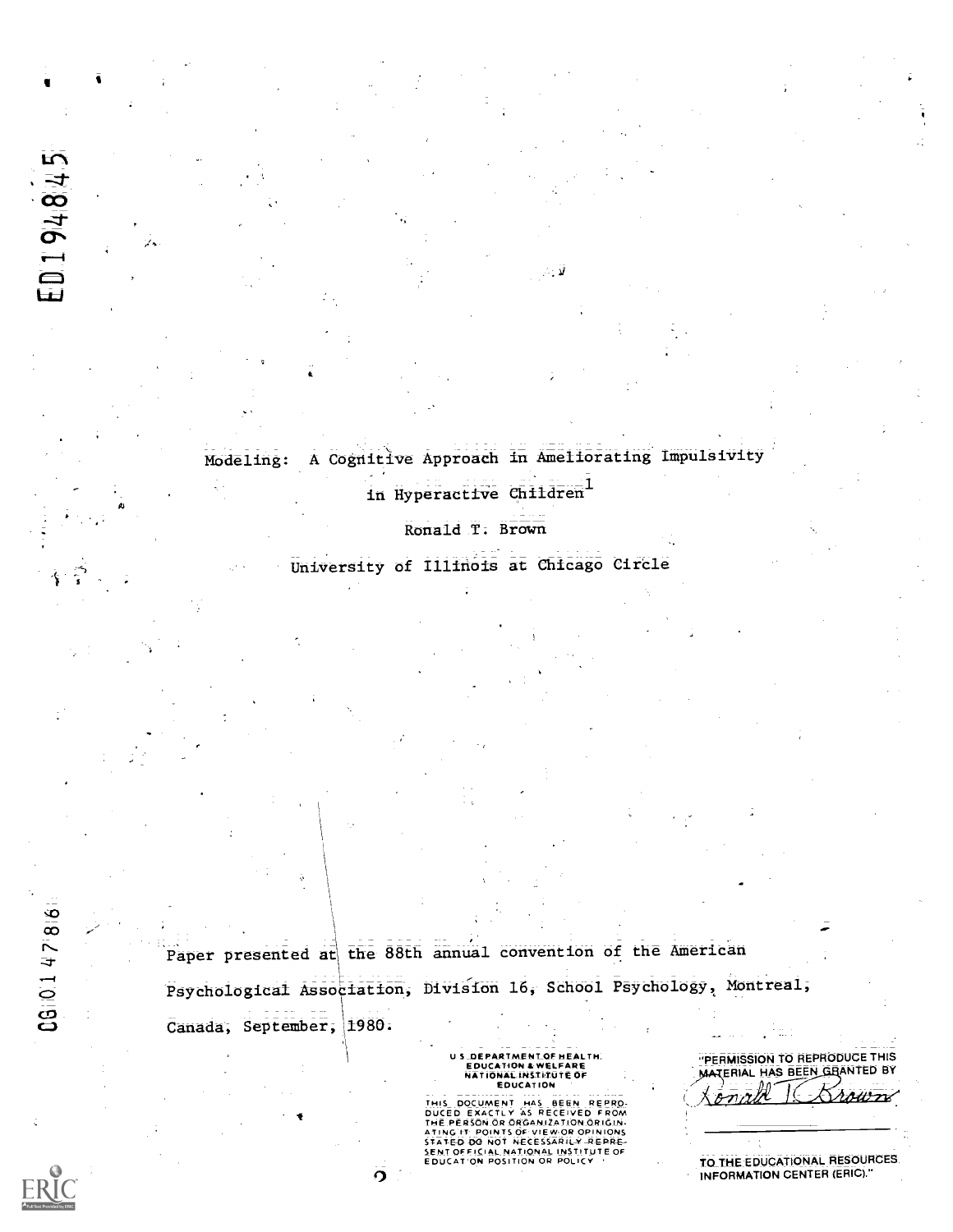2

'Modeling: A Cognitive Approach in Ameliorating Impulsivity In Hyperactive Children

One of the hyperactive child's basic problems is an inability to sustain attention over long periods of time (Douglas;'1972, 1974, 1976). This attentional deficit is generally manifested in a number of ways; including restlessness; distractibility; and Impulsivity (Brown & Quay, 1977; Brown, 1980; Sprague & Gadow, 1976). In fact, Douglas (1976): has suggested that impulsivity is a behavioral characteristic of hyperactive children which is in great need of regulation. Epstein, Hallahan, and Kauffman' (1975) have cautioned that impulsive behavior is debilitating to academic success because an impulsive disposition generaIies to many cognitive tasks and influences faulty performance; Furthermore, they suggested that impulsivity results in a social handicap. As Kagan (1966) pointed out, "Most teachers do not have a high tolerance for incorrect replies, and the peer group is prone to jeer at the child who impulsively blurts out obviously incorrect answers."

According to Douglas (1976) problems with impulse control permeate and impair the functioning, not only of hyperactive children, but also of children with a wide range of learning disabilities. keogh (1971) ,stated that hyperactive children actually represent extreme examples of impulsive children: They make decisions too rapidly; fail to pause to consider possible alternatives, fail to reflect on possible conseqUences of a decision, and seize on the first response that comes to mind. Teachers perceive the classroom behavior of impulsive children more

3

 $V_{\rm{max}}$  and  $V_{\rm{max}}$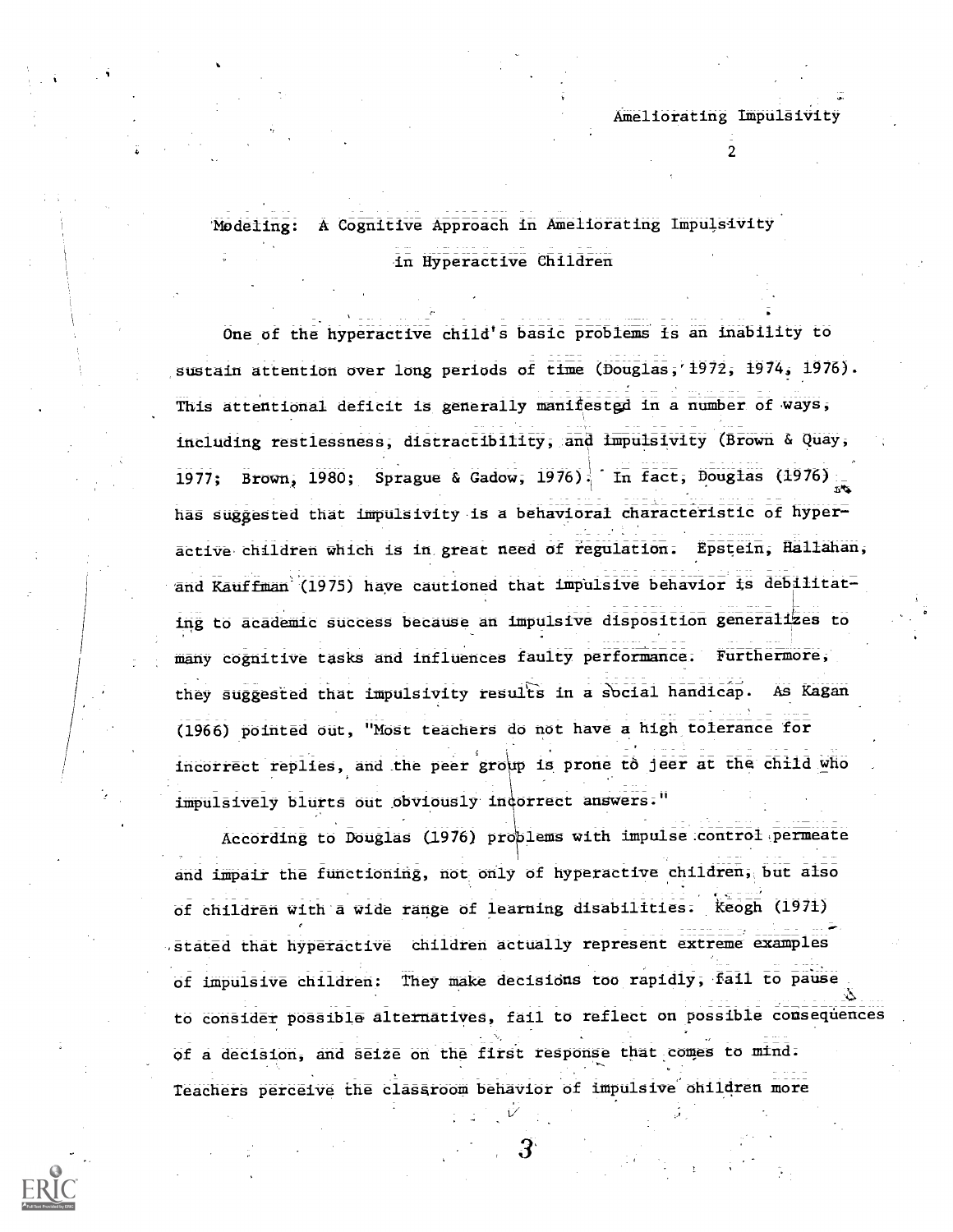3

negatively than the classroom behavior of their reflective peers (McKinney, 1975).

Kagan's Matching Familiar Figures Test (MFF) is now considered to be the primary index for the assessment of impulsivity in chadren and hag been used in an impressive body of empirical research (Messer, 1976) especially research involving hyperactive children (Messer, 1976; Bandana', 1977). In the measurement of reflection-impulsivity the MFF yields two measures, a latency measure (which means the duration of time between the presentation of the stimulus and response) and an error measure, with impulsive children having latency measures below the median and error measures above the median and reflective children having latency scores above the median and error scores below the median. That the impulsivity so characteristic of hyperactive children is accurately revealed by Kagan's (1965; 1966) test has been verified empirically by several' investigators (Brown & Quay; 1977; Campbell, Douglas & Morgenstern; 1971; Campbell, 1974).

Kagan's notion of reflection- impulsivity has been found to have generality to a variety of measures including reading recognition (Kagan, 1965), serial learning (Kagan, Rosman, Day, Albert, & Phillips, 1964), inductive reasoning (Kagan, Pearson, & Welch, 1966) and intelligence (Brown & Quay, 1977; Eska & Black, 1971; Lewis, Rausch, Goldberg, & Dodd, 1968). Keogh and Donion (1972), in fact, have recommended that the school psychologist consider the presence of impulsivity to be necessary Ln the diagnosis of hyperactivity and that Kagan's Matching Familiar Figures Test (MFF) be included in their assessment battery:

It is assumed that successful modifaction of impulsive behavior may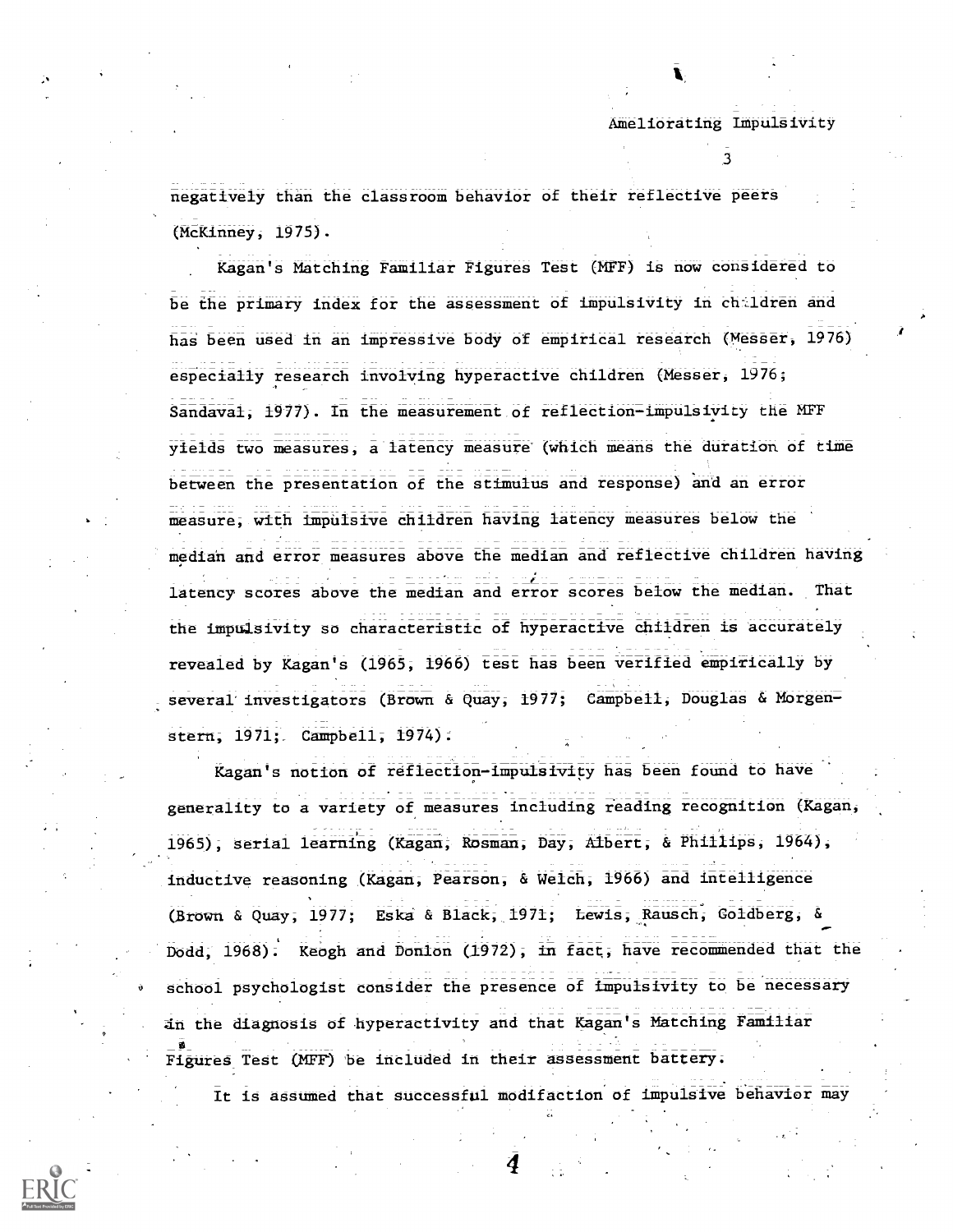4

result in correlated improvements in a number of very important related areas such as reading. One approach which has been prevalent in the treatment of hyperactive children is an attack upon the impulsivity with the use of stimulant drug therapy (Whalen & Henker, 1976). In fact; stimulant drugs have been found to decrease impulsivity as measured by the MFF (Brown & Sleator, 1979; Camppell, Douglas & Morgenstern, 1971; Cohen, Weiss, & Minde, 1972; Schleifer, Weiss, Cohen, Elman, Cujic, & Kruger, 1975). Possible hazards and Side effects, however, have been encountered with the use of stimulant drug therapy (Safer & Allen, 1975; Werry & Sprague, 1970). Thus, an increasingly active search is under way to develop cognitive and behavioral treatment approaches aimed at regulating the impulsivity in hyperactive children in order to avoid the deleterious side effects of drug therapy.

Many techniques involving the modification of impulsive cognitive styles, however, have been successful in altering only response latency on the NFF test of children characterited as impulsive, while error scores remained unchanged (Kagan, Pearson, & Welch, 1966; Yando & Kagan, 1968). Meichenbaum and Goodman (1971) employed an instructional procedure in which they taught impulsive children from a normal population to verbalize various problem solutions such as planning ahead, stopping Berger i Santa Santa Angel, ang kang pangangang pangang santa sa pangang pangang santa pang pangang santa pang to think, being careful, and correcting errors calmly. Although the er i skrivet i skrivet i skrivet i skrivet i skrivet i skrivet i skrivet i skrivet i skrivet i skrivet i skriv<br>De skrivet i skrivet i skrivet i skrivet i skrivet i skrivet i skrivet i skrivet i skrivet i skrivet i skrivet findings indicated that the'instructional treatment alone slowed down a child's performance (latency), it did not reduce errors. Those instructional techniques which do alter error scores can hardly be considered satisfactory.

Although operant techniques have been utilized in numerous attempts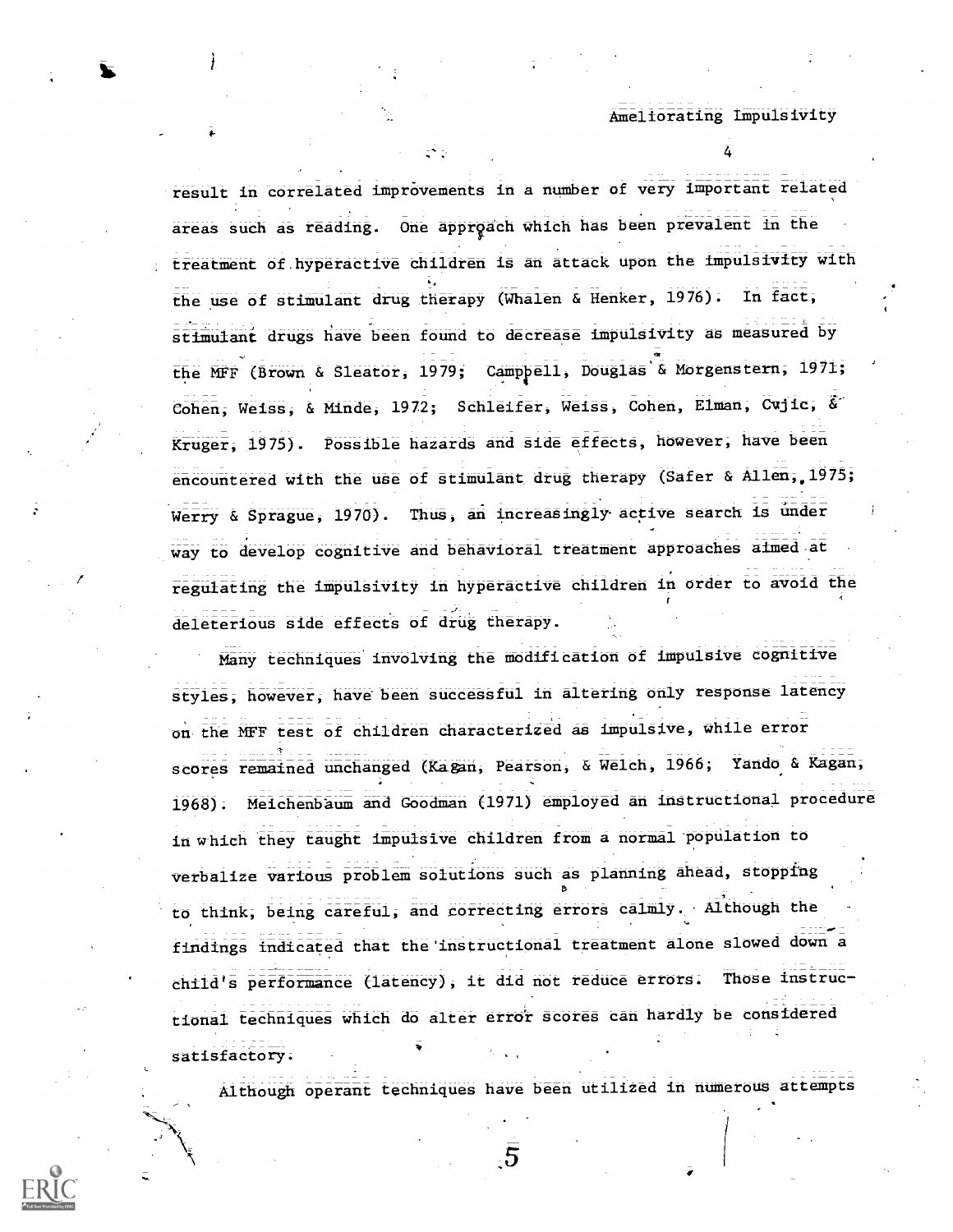5

to eliminate the disruptive and impulsive behaviors of hyperactive children (Ayllon, Layman, & Kandel, 1975; O'Leary, Pelham, Rosenbaum, & Price; 1976; Quay; Sprague; Werry & McQueen; 1967; RosenbaUM; O'Leary, & Jacob, 1975) recent findings have suggested that hyperactive children respond very differently to reinforcement contingencies than do normal children. Douglas and her colleagues (Douglas, 1975; Firestone & Douglas; 1975; Parry & Douglas; in press) have empirically demonstrated' \_ -that positive reinforcement actually increased Impulsivity and attracted the hyperactive child's attention away from the central task and toward the reinforcing agent;

Although several methods for changing Impulsive behavior have been suggested, modeling is the method which has been repeatedly employed and haa'ben demonstrated to be successful for impulsive children from normal. populations. For example, several investigators have found that impulsive children from normal populations became more reflective after obSerVing reflective models (Debus, 1970; Ridberg; Parke; & Hetherington, 1971; Yando & Kagan, 1968).

Studies of the influence, of modeling on Matching Familiar Figures , Test (MFF) scores of children diagnosed as hyperactive have not been conducted. However, Siegelman \_(1969) and Drake (1970) through their work with normal children, have provided valuable cluds 'about the types of Strategies that impulsive children can be taught through the process of modeling. They suggested that impulsive and reflective normal children use different search strategies in their responding to the Matdhing Familiar Figures Test. That is, reflective children tend to scan stimulus details, while impulsive children tend to view only the global picture.



Б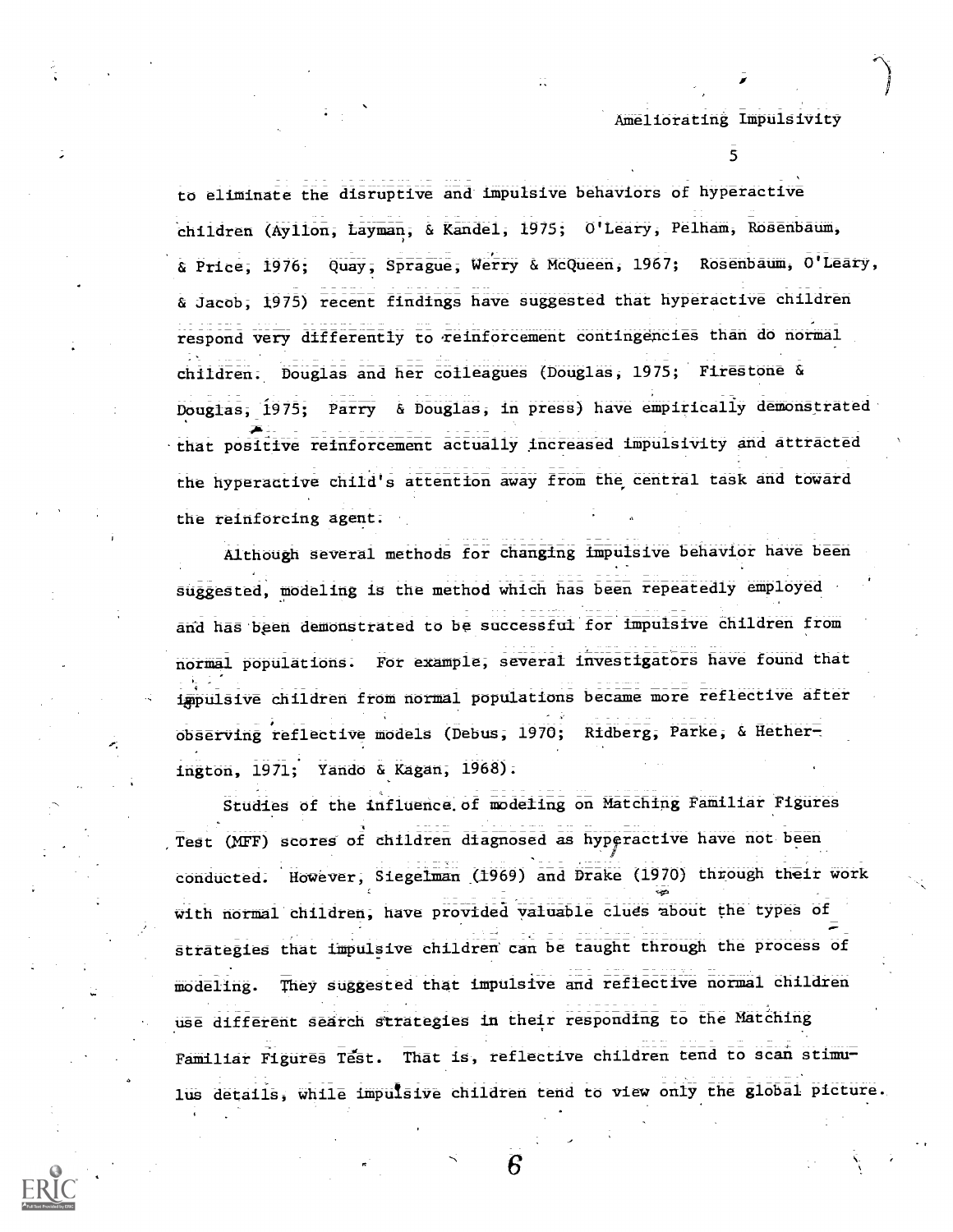6

That training in the area of attention maintaining behavior is necessary for the modification of cognitive styles has been suggested by Siegelman (1969), since the MFF test requires attention to stimulus details \_ (Heider, 1971; Kagan, 1965; Kagan, et al., 1964).

Modeling has also been effective in modifying other behavior disorders such as social withdrawal (O'Conner, 1969), aggression (Csapo, 1972; Fechtner, 1971), and speech disorders (Dykman, Ackerman, Clements, & Peters, 1971). These previous findings have suggested that modeling may also be an effective procedure for changing the impulsive responding of hyperactive children.

The major purpose of the two experiments presented was to evaluate the efficacy of two modeling treatment procedures on several groups of  $\cdot$ severely impulsive hyperactive children. For the first experiment, it was hypothesized that modeling treatments designed to demonstrate reflective problem solving strategies would produce improved scores for both normal and hyperactive children on tasks requiring sustained! attention to problems such as those encountered on the Matching Familiar Figures Test, a primary index of impulsivity. For the second experiment, it was further hypothesized that concomitant improvement would occur on a frequently utilized achievement measure requiring sustained attention to visual infOrmation.

#### Experiment 1

Subjects. The normal subjects were thirty white males, fifteen from the fifth grade and fifteen from the tenth grade from two suburban city schools. The hyperactive group consisted on the entire fifth and tenth grade male population, twenty-three white males from a nearby residential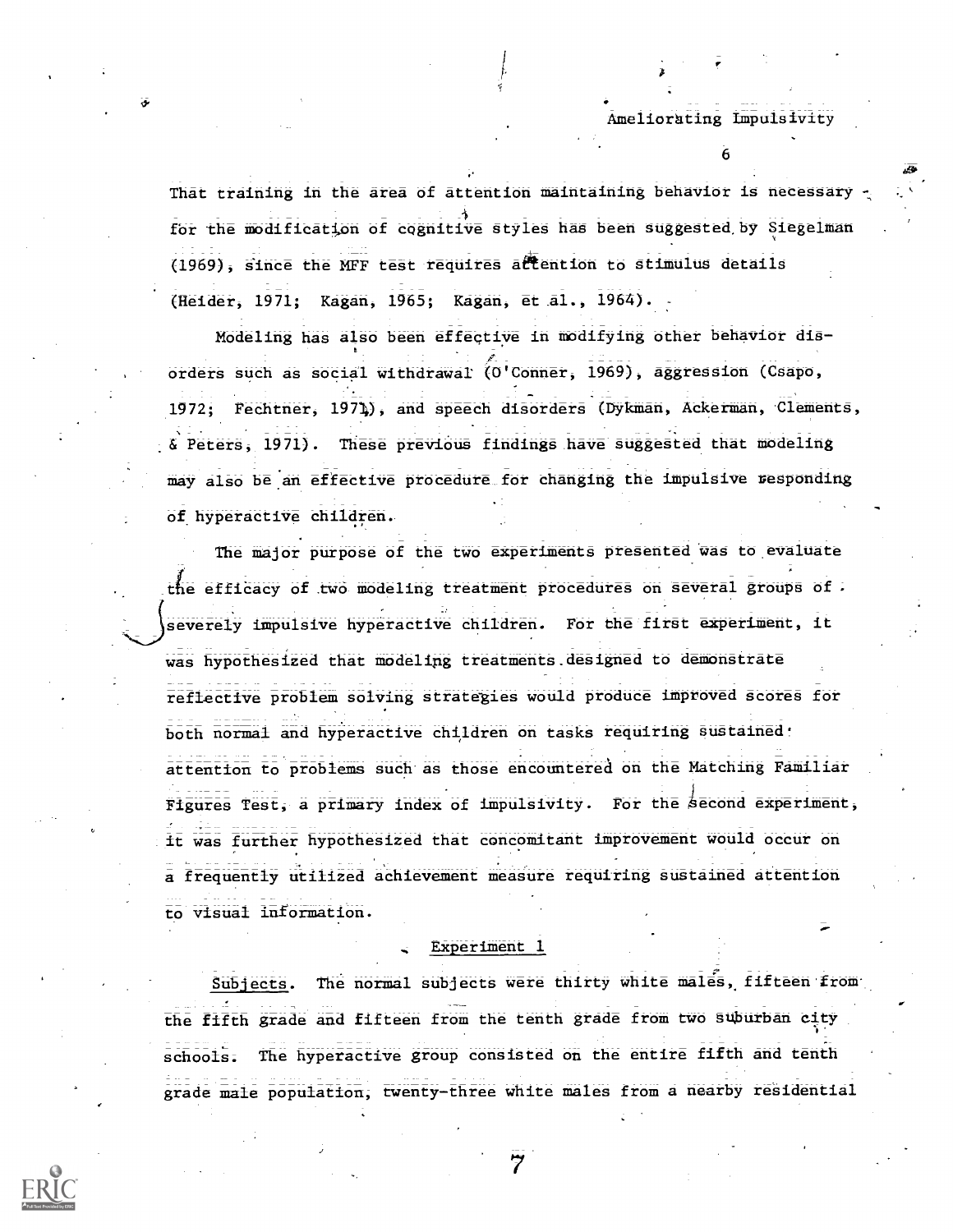$\mathcal{T}$  and  $\mathcal{T}$ 

treatment center. The hyperactive children were, placed into the treat ment center after a rigorous diagnostic examination by qualified psychol-- .0ogists and a history of difficulty in coping with the regular school <sup>+</sup> program. Of this group, eight of the male hyperactive children were of fifth grade age level, while fifteen of the hyperactive males were of tenth grade age level;

Interviews with the parents and detailed information froni the schools as well as classroom observations by trained observers all pointed to the presence of the hyperkinetic syndrome. Each child's pediatric examination must have been negative for other major diseases and obvious physical defects. All children selected scored two standard deviations above the means on the MFF error measure for normal, nonimpulsive children, which were obtained in a previous investigation  $(Brown \& Quay, 1977)$ :

All children in this study were from middle class families. The mean ages and SES for the two young and two old groups of children were similar. The mean IQ scores, derived from the Peabody Picture Vocabulary Teat (Dunn, 1965) did not differ significantly for the four groups when analyzed by a one-way analysis of variance.

Modeling Procedure. Two separate videotapes were prepared showing a 10-year-old white male and a 16-year-old white male responding to MFF items (Form 1) in a reflective manner. The models were trained to observe a covert signal from the experimenter given after 25 seconds, during which the model was looking closely at the standard and the various response alternatives, thereby providing behavioral clues of the reflective tempo. The models were requested to verbalize their strategy

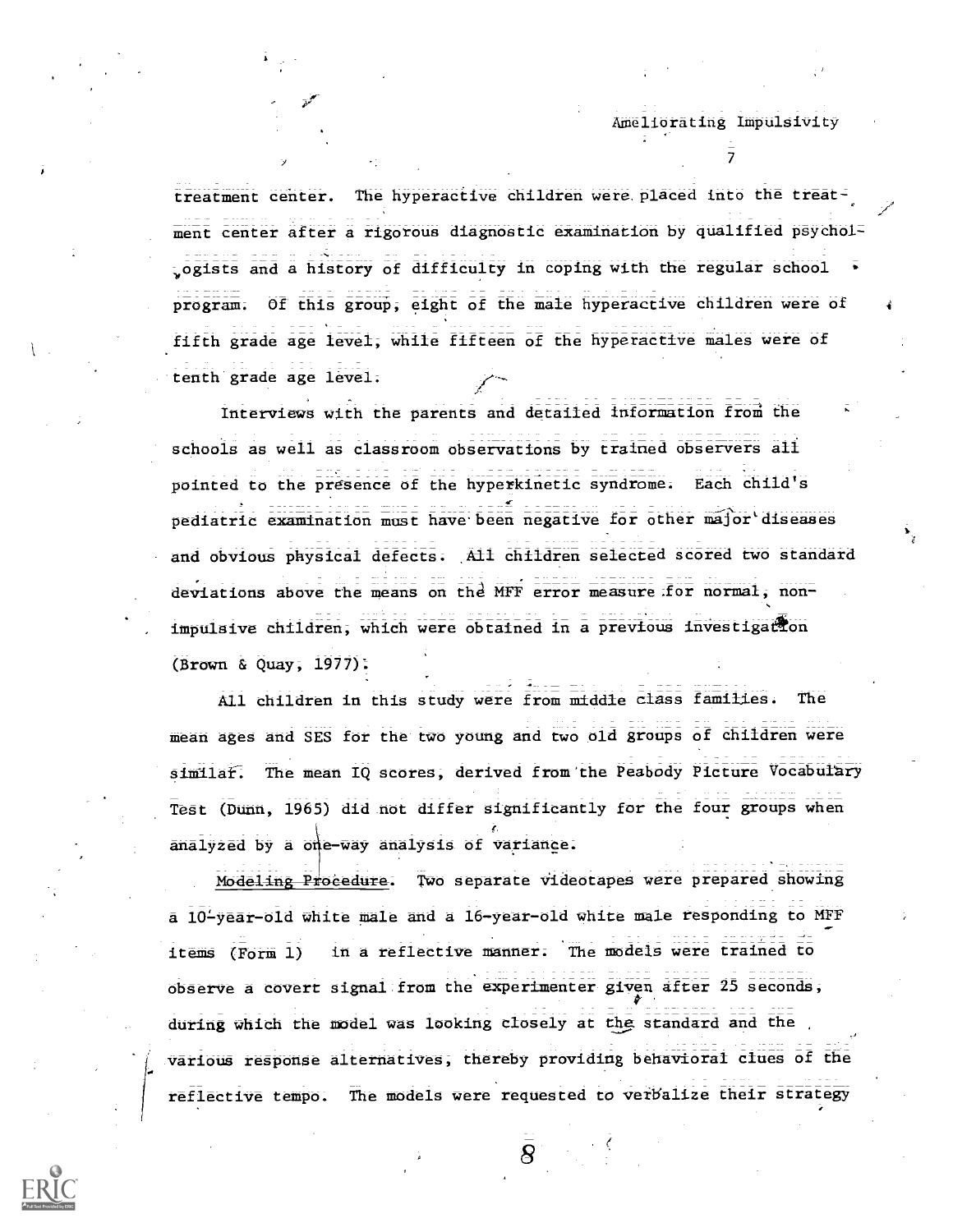during the interval after responding. Both model's verbalizations stressed: (a) responding slowly, (b) avoiding selecting the first figure; that appeared correct without checking the remaining stimuli, and (c) prolow\_ viding a description of the strategy (e.g.,  $_{\text{ref}}$ he model described how he checked back and forth with the comparison standard frequently). The models also used a scanning strategy whereby they pointed to the standards, then pointed carefully to the other stimuli, and compared the stimuli with each other and with the standard before arriving at a correct decision. Each model explained how he arrived at his correct decision. All children in the study were exposed to the model of their respective age level.

Test Administration. The MFF was administered approximately one month prior to the modeling training procedure (pre-test) and one month after the training session (post-test). Two parallel forms of the MFF were constructed by rearranging the variants for each of the stimulus pictures, thus changing the position of each correct variant. Standard test administration procedures were followed during each testing session.

The means and standard deviations for pre- and post-modeling training scores on the MFF error and latency measures are presented in Table 1.

Insert Table 1 about here

Resides

';:

A 2 (Age) x 2 (Behavioral Condition) analysis of variance with repeated measures was carried out for both MFF error and latency measures. The independent variables were age (young and old) and disorder (normal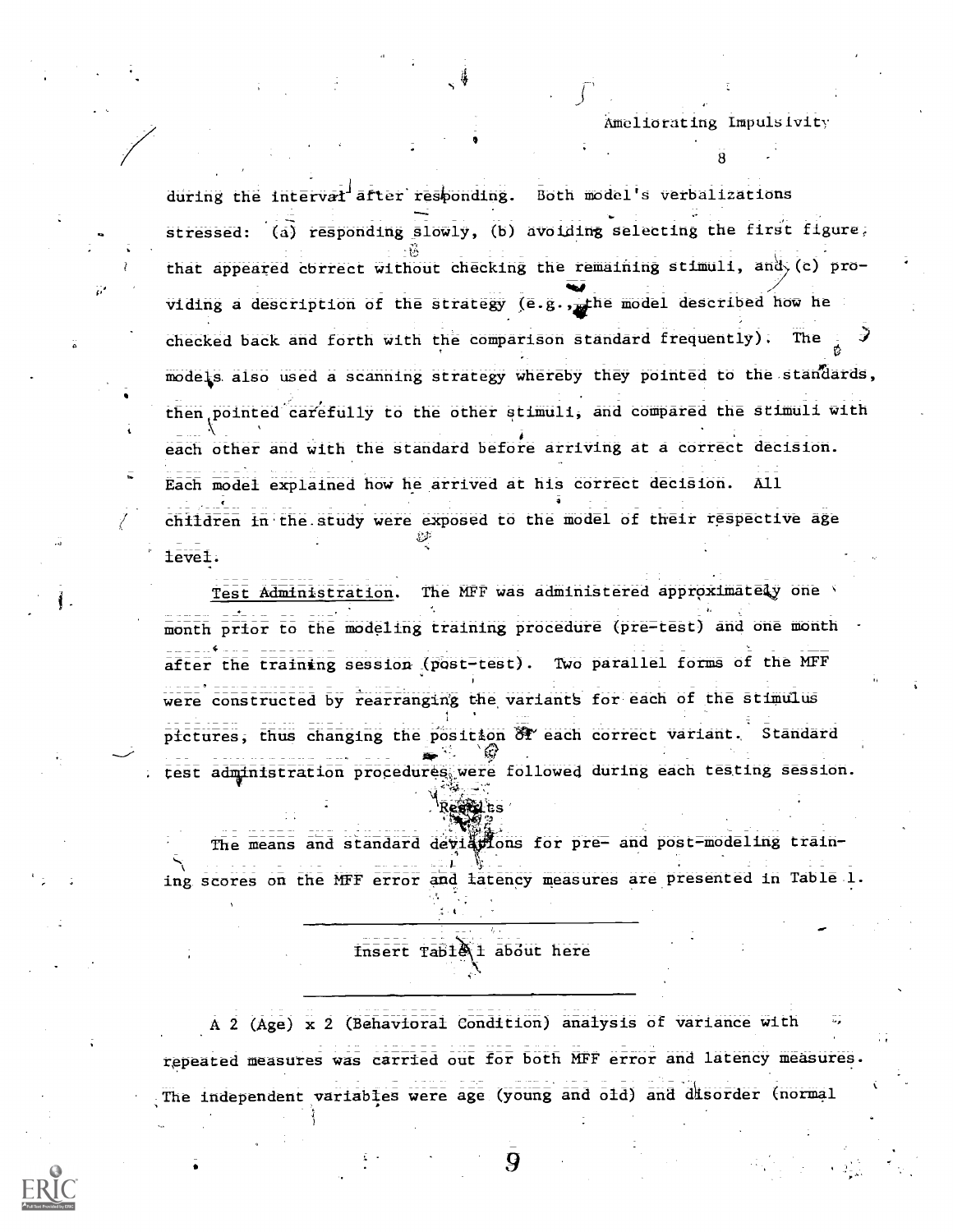$\ddot{q}$ 

and hyperactive). The repeated measures were pre- and post-test modeling MFF error and latency scores. . The results of this, analysis of. variance revealed that a significant difference  $F (1, 49)$  28.55,  $p \le 0.001$ , c existed between the pre- and post-modeling MFF error scores. An inspection of the mean MFF error measures indicated that the modeling treatment pro- , eedure significantly altered errors for both age groups of hyperactive children and the tenth grade normal children. No significant differences occurred on the MFF latency measure for any of the groups.

To ascertain whether the modeling procedure differentially influenced children of the two age levels and two behavioral conditions a 2 (Age) x 2 (Behavioral Condition) multivariate analysis of covariance, using the post-test error and post-test latency measures as dependent vatiables, and the pre-test MFF measures as covariates, was carried out. No significant differences Were obtained indicating no differential responding to the modeling treatment.

### $Experiment 2$

 $\mathcal{L}$  and  $\mathcal{L}$ 

Method

.7

Subjects. Subjects were 24 hyperactive children from the fifth grade from a suburban city school. All of these children were placed into selfcontained classrooms for learning disabilities due to impulsivity and severe attentional problems. Interviews with their teachers as well as diagnostic reports from qualified school psychologists indicated that  $\approx$ impulsivity was a severe problem for each of these students.

subjects were randomly assigned to a modeling experimental therapy group and a control condition. The mean ages and SES for the two groups were similar.. The mean IQ scores derived from the Wechsler Intelligence

-10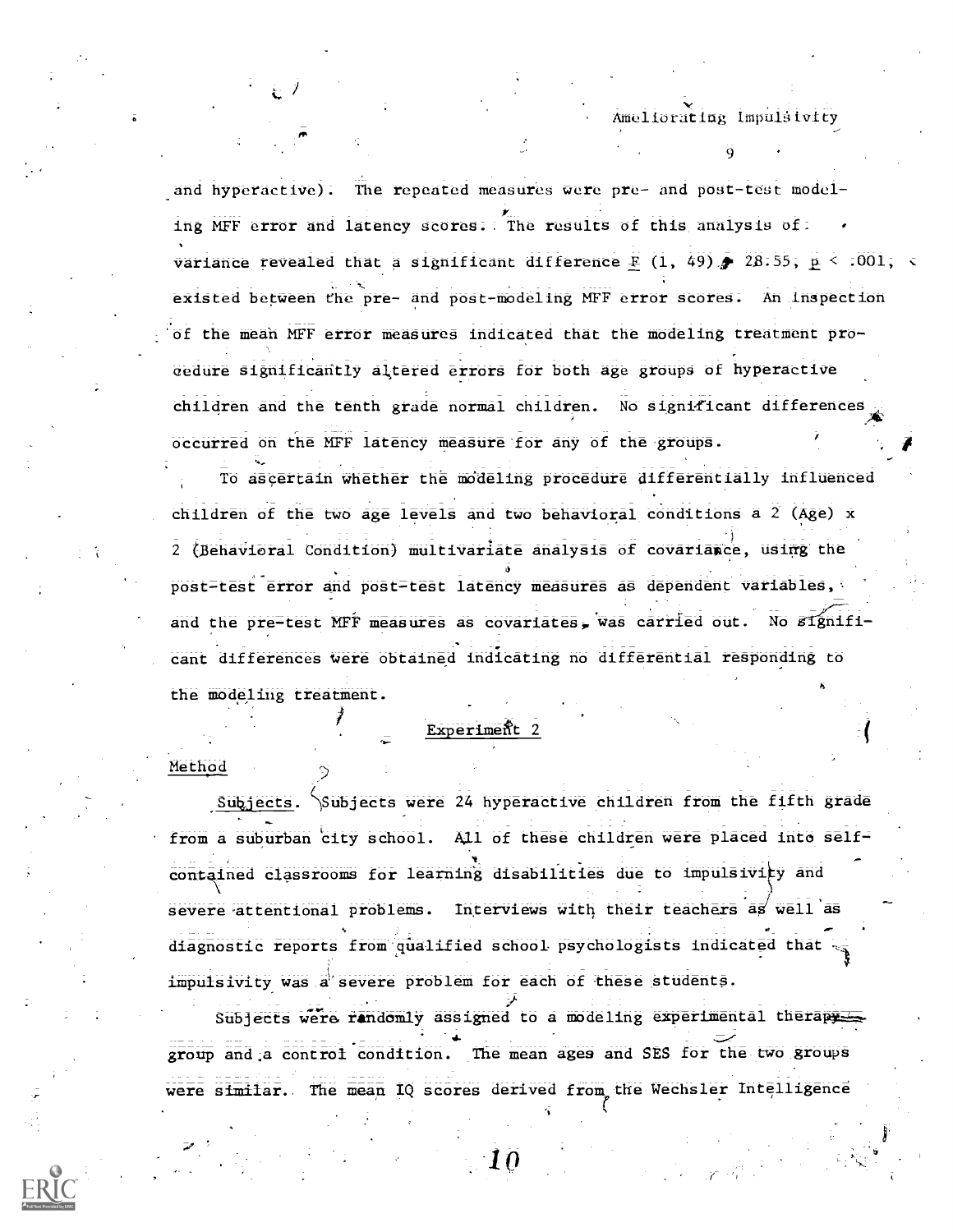Scale for Children - Revised did not differ significantly for the two groups when analyzed by atone-way analysis of variance. Subjects were 19 males and five females. The two groups were equated for sex.

Modeling Procedure. The treatment consisted of a Series of modeling sessions designed to illustrate the importance of reflective problem  $\sim$ solving strategies. A series of puppet shows were presented to the students in the experimental treatment condition. Each presentation stressed those difficulties encountered when problem situations were resolved in an impulsive manner; In one presentation; for example; the characters failed to locate a correct geographical point due to their impulsive decision making. Each presentation highlighted the importance of planning ahead, stopping to think; and attending to.details. Each of the puppet demonstrations were followed by an oral discussion in which the impulsive students participated in a dialogue emphasizing the value  $\mathcal{L}_{\text{max}} = \mathcal{L}_{\text{max}}$ of reflective problem solving strategies. Eater, the students were required to re-enact the puppet shows in which they were instructed to stop and think about the directions at hand, look over the problem care- , when  $\sim$ fully, and plan ahead prior to responding, to the task, thus emphasizing the reflective problem solving strategy. During the period in which the  $\mathbf{x}$  /  $\cdots$ training took place, teachers emphasized careful reflective problem Solving strategies when the subjects were completing classroom assignments. For the children in the control condition, no treatment designedto reduce impulsivity was administered. 4

Test Administration. All children were, administered the Matching Familiar Figures Test (MFF), (Kagan, 1966). A subtest of the Detroit Tests of Learning Aptitude was also administered to each of the child en.  $\overline{z}$  ,  $\overline{z}$  ,  $\overline{z}$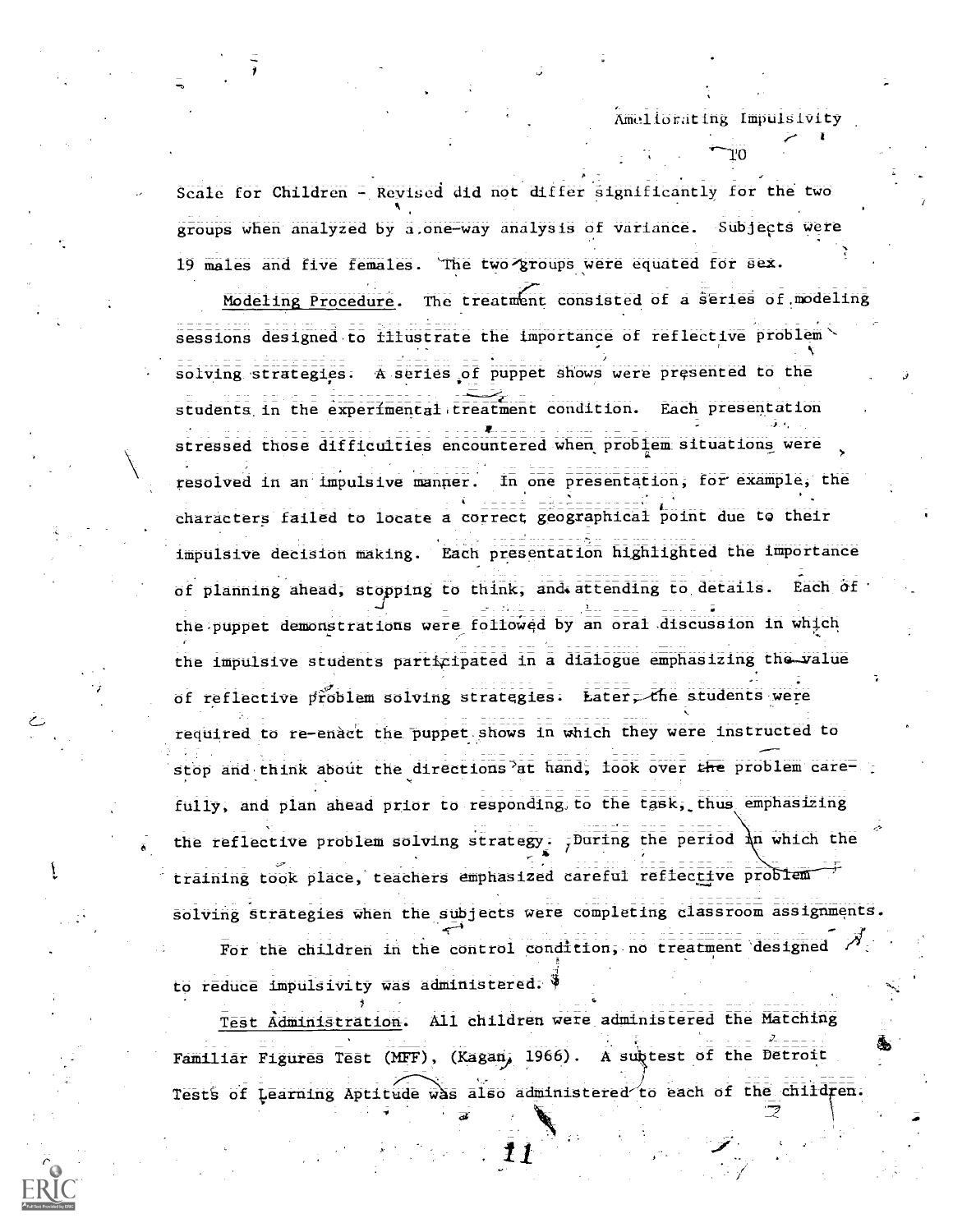11

This subtest was chosen for"the present study due to its relevance to Ia hool achievement Error measures were obtained from each administration;

All children were tested individually one week following the series . of modeling therapy sessions and again one month following the psycho-  $\lambda$ educational sessions. Alternative forms of the MFF were constructed by rearranging the variants for each of the stimulus pictures, thus changing the position of each c9rrect variant.

#### Results

 $\boldsymbol{\beta}$ 

II also

Post-test analysis. Due to random assignment of subjects, pre-testing was not necessary therefore, a post-test design was utilized, The means and standard deviations for the experimental and Gontrol groups for each of the dependent measures are presented in Table 2.

, A

#### Insert Table 2 about here

The results of a one-way multivariate analysis of variance comparing each of the dependent measures was significant for the main effect of treatment, F  $(1, 22) = 7.71 / p < .001$ . Therefore, separate one-way univariate analyses of variance were performed for each of the post-test dependent measures. The results of these uniVariate analyses of variance indicated that those children receiving the psychoeducational modeling المستخدم المقارني treatments performed significantly better than those children,in the .=, trol'condition receiving no such treatment. This significant differ- $\mathbf{v}$ ence occurred, for each of the dependent measures. The F ratios and significance level for each of the dependent measures are also presentedin Table 2.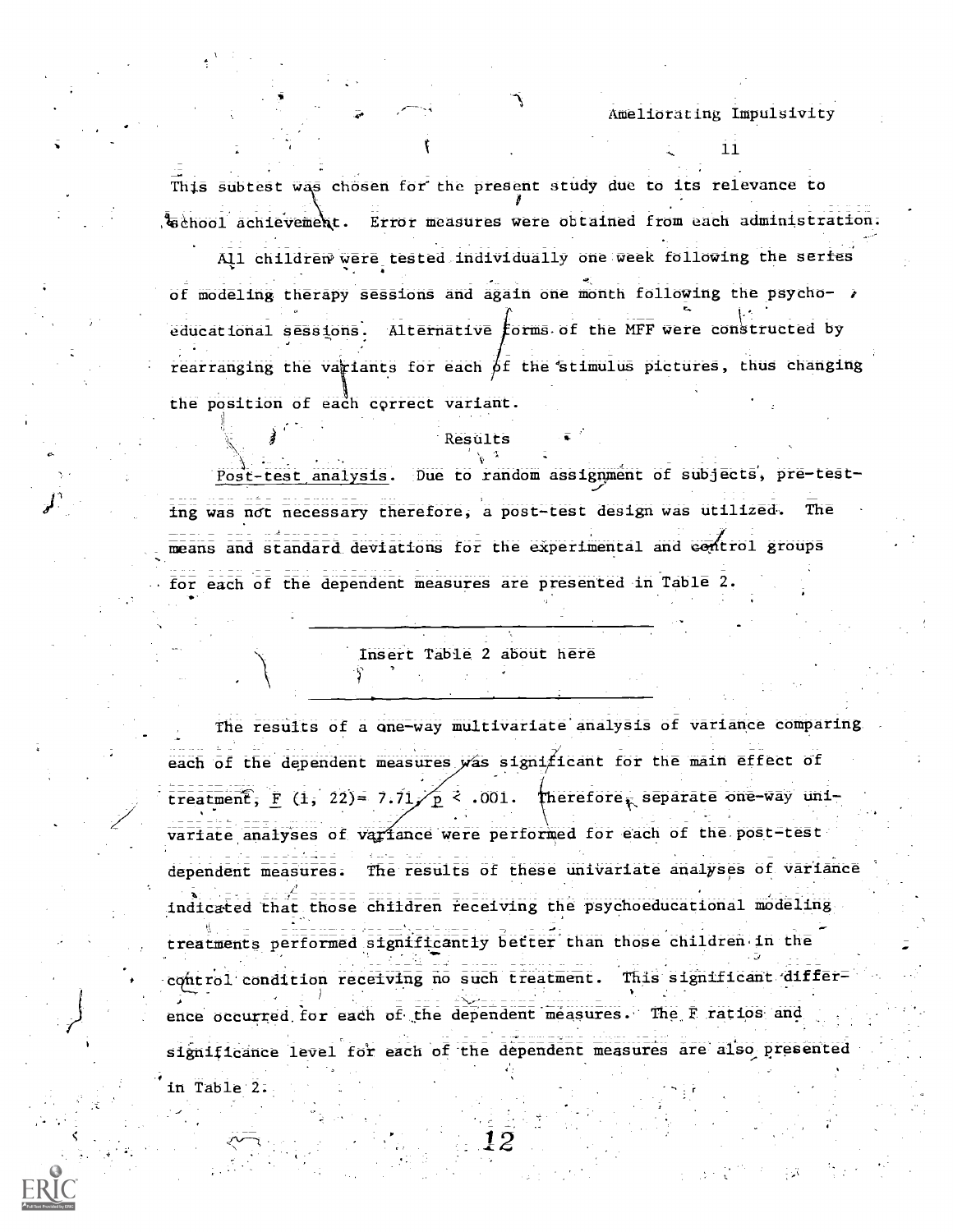12

Delayed post-test analysis. The means and standard deviations for the experimental and control groups for the post-test measures are presented in Table 3.

#### Insert Table 3 about here

О

The results of a one-way multivariate analysis of variance comparing each of the dependent measures in the delayed post-test analysis was significant for the main effect of treatment,  $F$  (1, 22)= 13.62;  $\bar{p}$  < .001. Therefore separate one-way univariate analyses of variance were performed for each of the post-test dependent measures. The results of these Univariate analyses of variance inditated,that those children receiving psychoeducational modeling treatments performed significantly better than those children in the control condition receiving no such treatment. The significant difference occurred for each of the MPF Measures. The subtest of the Detroit Test of Learning Abilities approached significance. The F ratios and significance 1gvel for each of the dependent measures are also presented in Table 3.

#### **Discussion**

The results presented here have demonstrated that a cognitive modeling treatment procedure proved to be effective in eliciting improved performance on impulsivity in hyperactive and normal children. This finding supports the argument presented by Douglas and her colleagues (Douglas; 1975; Firestone & Douglas, 1975; Parry & Douglas 1977) which suggests that an approach emphasizing self-management and the development of self-control; rather than the control by outside agents such as stimulant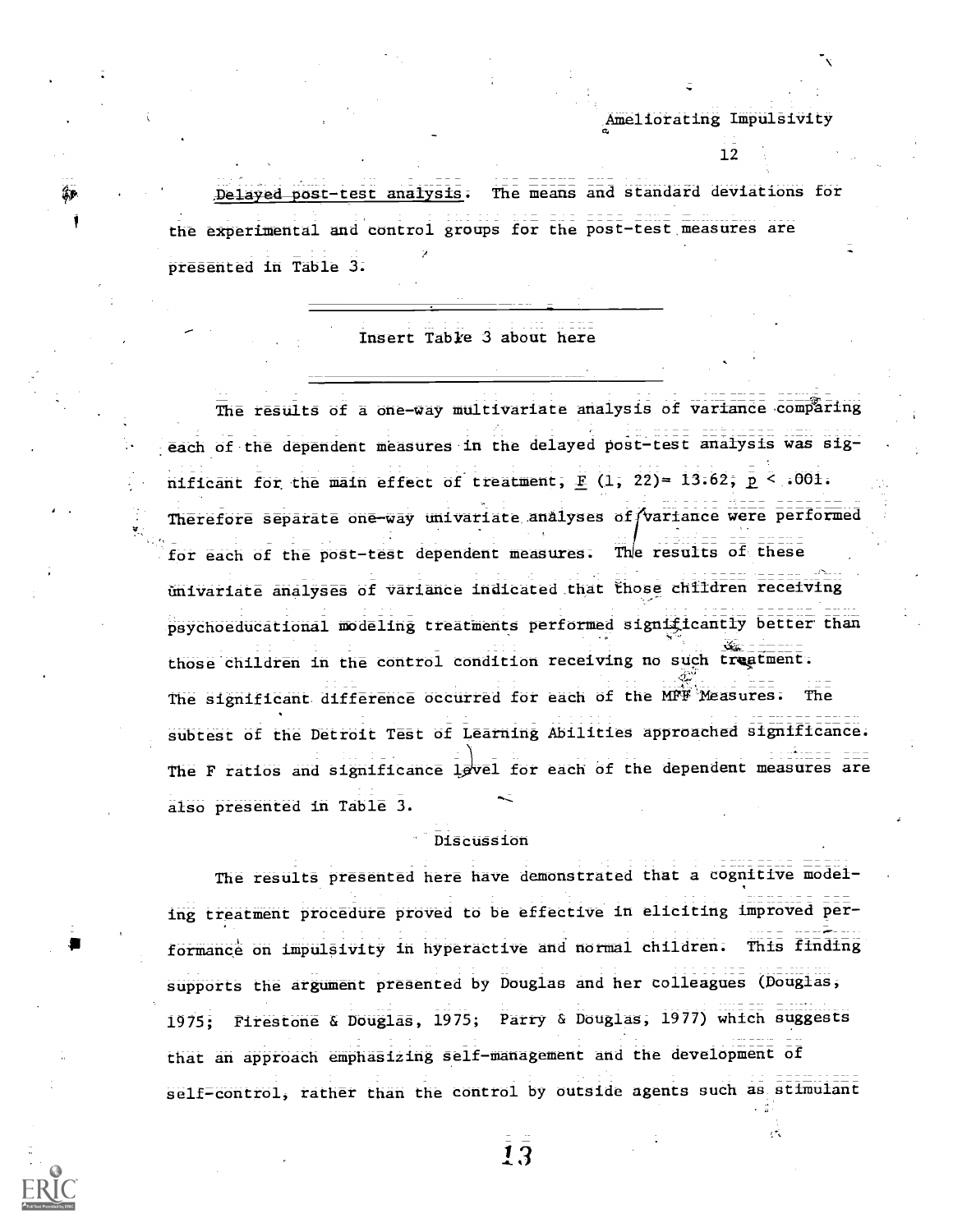drug therapy and operant techniques, is a productive therapeutic strategy for ameliorating impulsivity hyperactive children. The present findings also offer an alternative treatment approach to those instructional techniques (Ragan, et al., 1966; Meichenbaum & Goodman, 1971; Yando & Kagan; 1968) which have not proved to be successful in altering MFF error measures of children identified as impulsive.

The results further indicated that an impulsive cognitive style can be ameliorated by modeling techniques despite claims by Kagan and his colleagues (Kagan; 1965; 1966; Kagan; Rosman; Day; Albert, & Phillips, 1964) that cognitive style is a fixed unmodifiable dimension of behavior. Following the modeling treatment in the second experiment, the impulsive children showed a significant increase in response time and more important made significantly fewer errors. The children in the experimental treatment group continued to perform less impulsively on each of the measures even one month after treatment terminated.

One interesting finding obtained in the first study was that no significant change in latency occurred on the MFF whereas errors were reduced as a function of the cognitive modeling procedure. The cognitive performance in this experiment appeared to be independent of latency;

Although the finding that the cognitive modeling procedure was only effective in altering MFF error measures of the tenth grade normal Children may be interpreted to suggest that the MFF error measures of the younger normal children were not amenable to change, an alternative explanation for this finding might simply be that for the normal impulsive Children in this study; only the adolescents were capable of being influenced by models of their own age level. In fact; that research which

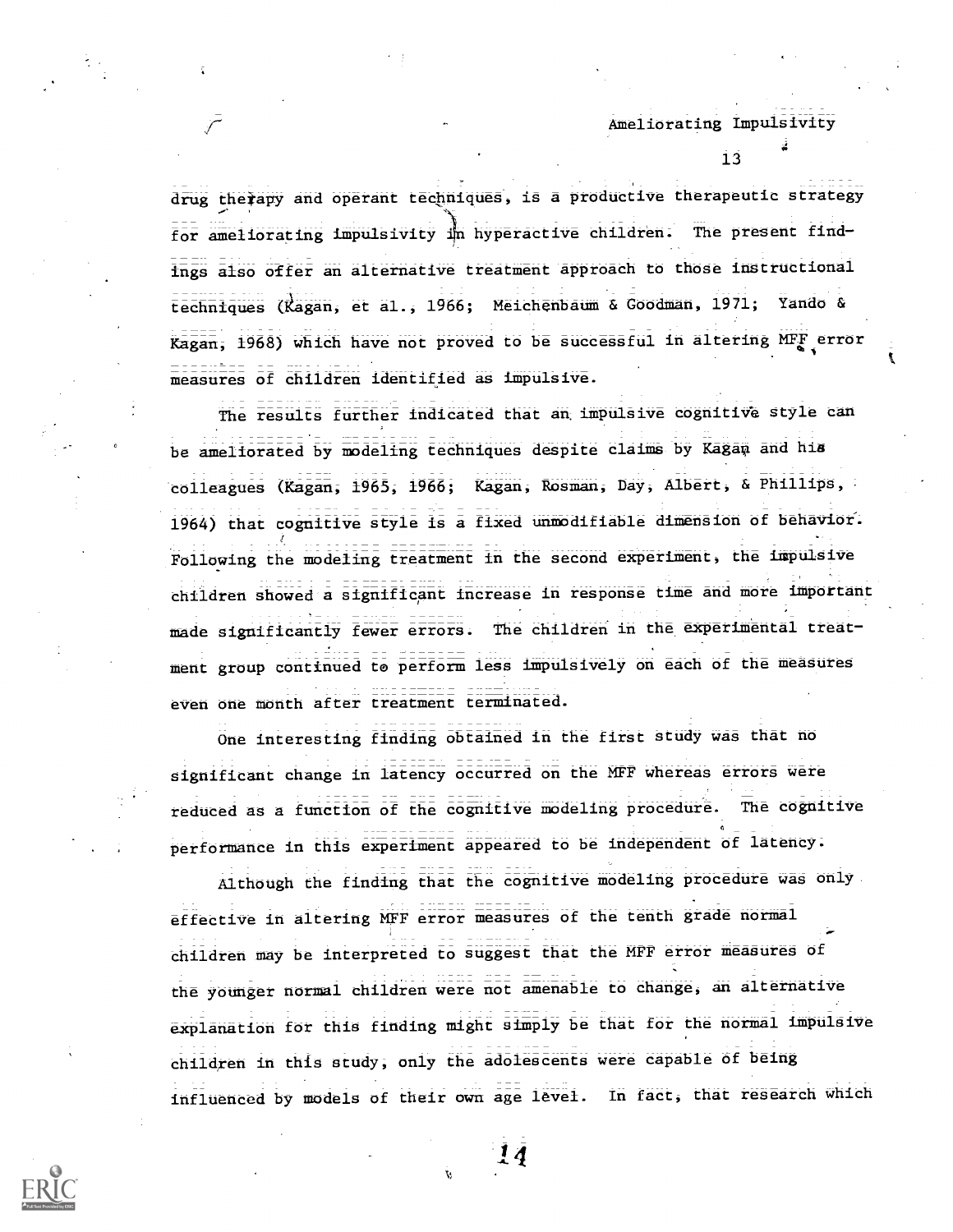14

has utilized modeling as a successful treatment approach in altering other undesirable social behavior in normal children has been primarily with adolescent populations (Csapo, 1972, Fechtner, 1971).

In contrast to previous research with normal children (Debus, 1970; Kagan, Pearson, & Welch, 1966; Meichenbaum & Goodman, 1971; Yando & Kagan, 1968) in which only latency measures were altered, both latency of response and error rate were successfully modified in the second study;

That the modeling training in the second experiment further produced collateral improvement on a widely utilized psychometric measure requiring sustained attention to visual stimuli is quite encouraging. This finding; suggests that training children to rehearse various problem solutions such as planning ahead, stopping to think, being careful, and attending to details is a productive therapeutic strategy for ameliorating impulsivity in hyperactive children.

Whether the generalization of modeling techniques can be extrapolated \\ to problem solving tasks encountered in classroom sextings still remains uncertain. The need for research for the purpose of evaluating the efficacy of such techniques to diverse problem solving situations encountered in the school situation cannot be overstated.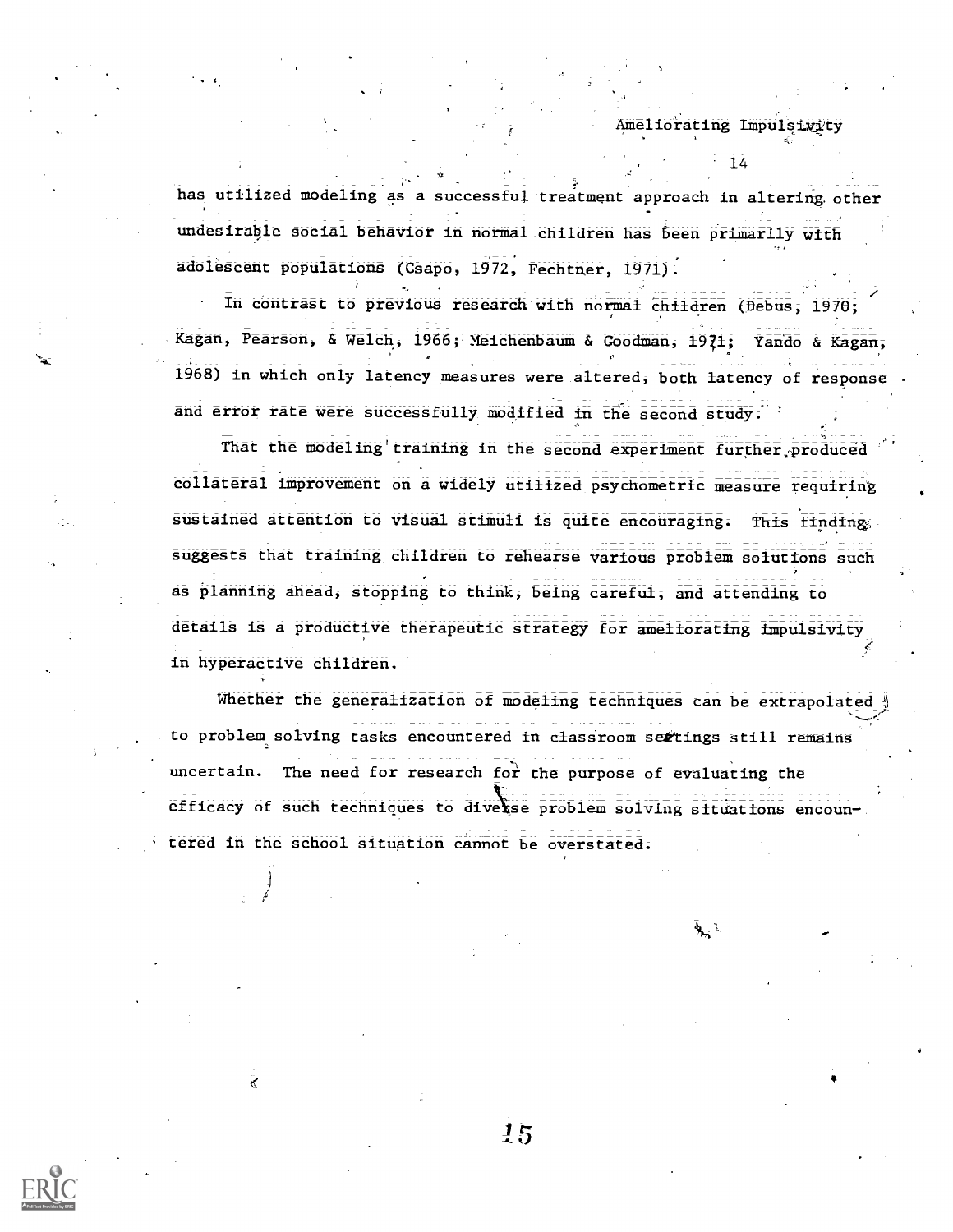İ5

#### References

Ayllon, T., Layman, D., & Kandel, H. a behavioral-educational alternative to drug control of hyperactive children. Journal of Applied Sehavior Analysis  $1975, 8, 137 - 146.$ 

Brown, R.T. Impulsivity and psychoeducational intervention in hyperactive children. Journal of Learning Disabilities, 1980, 13, 249-254.

 $412.$   $\frac{1}{2}$ 

Brown, R.T., & Sleater, E.K. Methylphenidate in hyperkinetic children: Differences in dose effects on impulsive behavior. Pediatrics, 1979, 64, 408-

Brown, R.T., & Quay, L.C. Reflection-impulsivity in pormal and behavior disordered children. Journal of Abnormal Child Psychology, 1977, 4, (5);  $457 - 461.$ 

Campbell, S.B. Cognitive styles and behavior problems of clinic boys. Journal of Abnormal Child Psychology, 1974, 2, 307-312.

Campbell, S.B., Douglas, V.I., & Morgenstern, G. Cognitive etyles in hyperactive children and the effect of methylphenidate. Journal of Child Psychology and Psychiatry, 1971, 12, 55.

Cohen, N.J., Weiss, G., & Minde, L. Cognitive styles in adolescents previously diagnosed as hyperactive. Journal of Child Psychology and Psychiatry, 1972, 13, 203-209.

g Csapo, M. Peer models reverse the "one bad apple spoils the barrel" theory. Taaching ixcaptional Children, 5(1), 20-24.

Debus, R. Effects of brief observation of model behavior on conceptual tempo of imputsive dhiidren. Developmental Psychology, 1970, 2/ 22-32.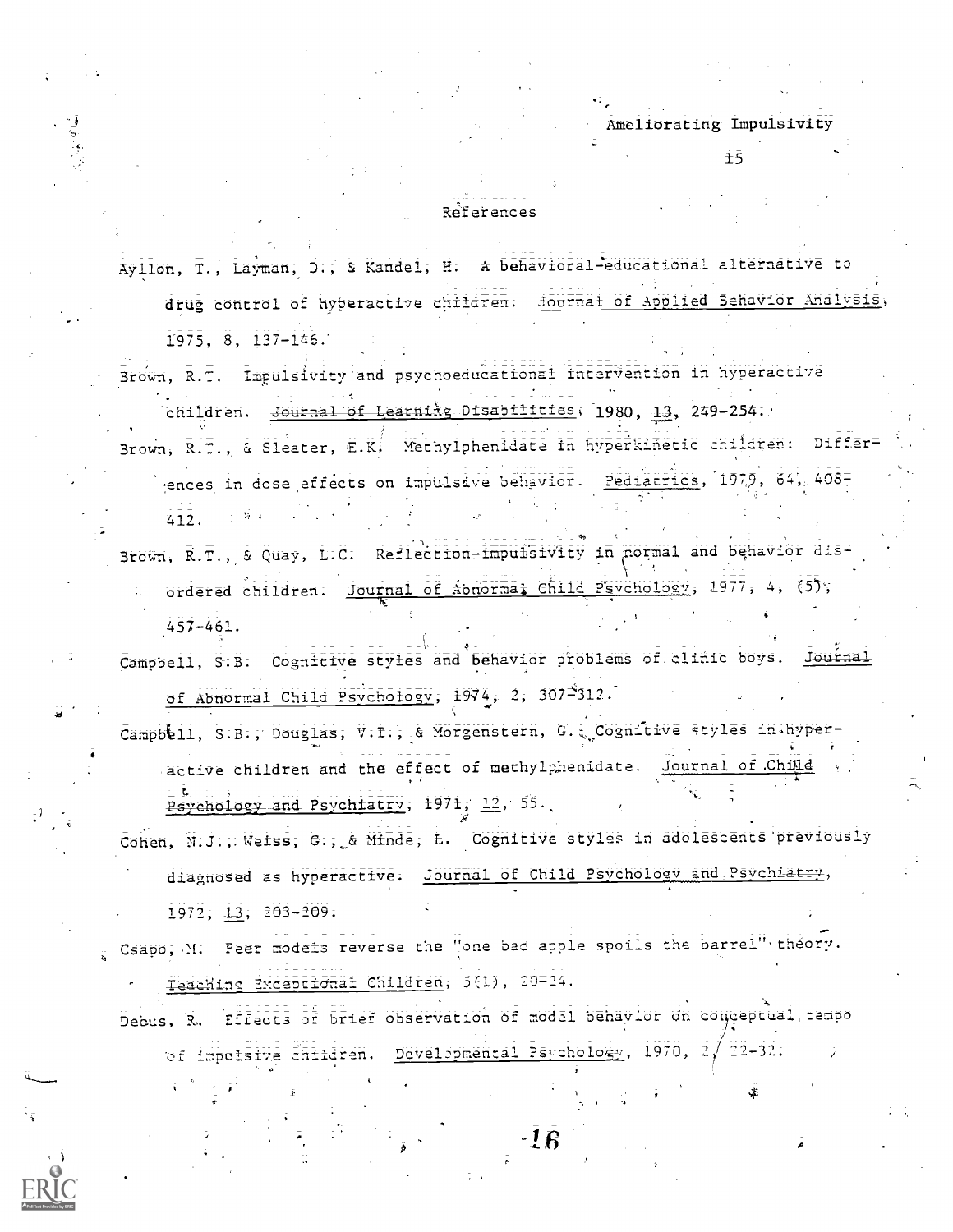16

Douglas, V.I. Stop, look, and listen: The problem of sustained attention and impulse control in hyperactive and normal children. Canadian Journal of Behavioral Science, 1972, 4, 259-281.

Douglas, V.I. Sustained attention and impulse control: Implication for the handicapped child. In C.E. Sherick, et al. (Eds.). Psychology and the handicabped child (Department of Health, Education, and Welfare). Publication No. (OE) 73050000. Washington, D.C.: U.S. Government Printing Office, 1974.

Douglas, V.I. Are drugs enough? To train or to treat the hyperactive child. International Journal of Mental Health, 1975, 5, 199-212.

Douglas, V.I. Assessment of a cognitive training program for hyperactive children. Journal of Abnormal Child Psychology, 1976, 4, 389-410. Drake, D.M. Perceptual correlates of impulsive and reflective behavior.

Developmental Psychology, 1970, 2, 202-214.

Dunn, L.M. The Peabody Picture Vocabulary Test. Minnesota: American Guidance Service, 1965.

Dykman, R., Ackerman, P.T., Clements, S.D., & Peters, J.E. Specific learning diaabilities: An attentional deficit syndrome. In Mykiebust (Ed.), Progress in learning disabilities, Vol. 11. New York: Grune and Stratton, Inc., 1971.

Epstein; M.H.; Hailahan; D.P.; & Kauffman; J.M. Implications of the reflectionimpuisivity dimentsion for special aducation. The Journal of Special Education, 1975, 9, 11-25.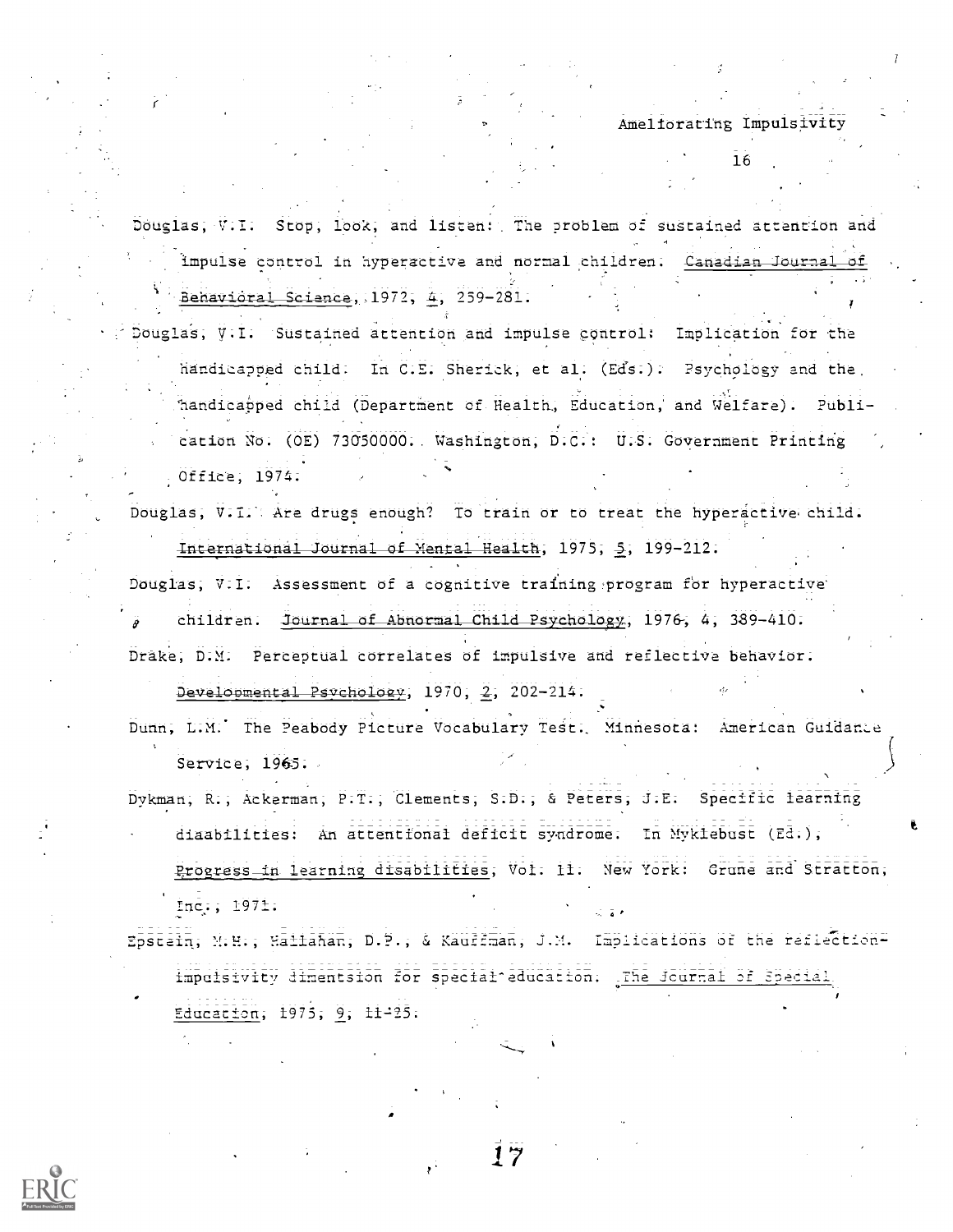#### $17.$

Eska, B., d. Black; X.N. Conceptual tempo in young grade school children. F Child Development, 1971, 42, 505-516.

Fechtner, J.V. Modeling and environmental generalization by mentatly retarded subjects of talevised aggressive or friendly behavior. American Journal of Mental Deficiency, 1971, 76, 266-267.

Firestone, P., & Douglas, V.I. The effects of reward and punishment on reac-

Eion times and autonomic activity in hyperactive and normal children. Journal of Abnormal Child Psychology, 1975, 3, 201-216.

Heider, E.R. Information proce-sing and the modification of an "imputsive conceptual tempo." Child Development, 1971, 42, 1276-1281.

Kagan, J. Impulsive and reflective children: Significance of conceptual tempo. In J.D. Krumboltz (Ed.), Learning and the educational process. Chicago: Rand McNally, 1965.

Kagan, J. Reflection-impulsivity: The generality of dynamics of conceptual tempo. Journal of Abnormal Psychology, 1966, 7, 17-24.

Kagan, J., Rosman, B.L., Day, D., Albert, J., & Phillips, W. Information processing in the child: Significance of analytic and reflective attitudes.

Psychological Monographs, 1964, 28, (1, Whole No. 578).

Kagan, J., Pearson, L., & Welch, L. The modifiability of an impulsive tempo.

Journal of Educational Psychology, 1966, 57, 359-365.

Keogh, 3. Hyperactivity and learning disorders: Review and speculation.

Exceptional Children, 1971, 38, 101-109.

Reogh, 3.K., & Donlon, G. Field dependence, Empulsivity, and learning disabliities. Journal of Learning Disabilities, 1972, 5, 331-336.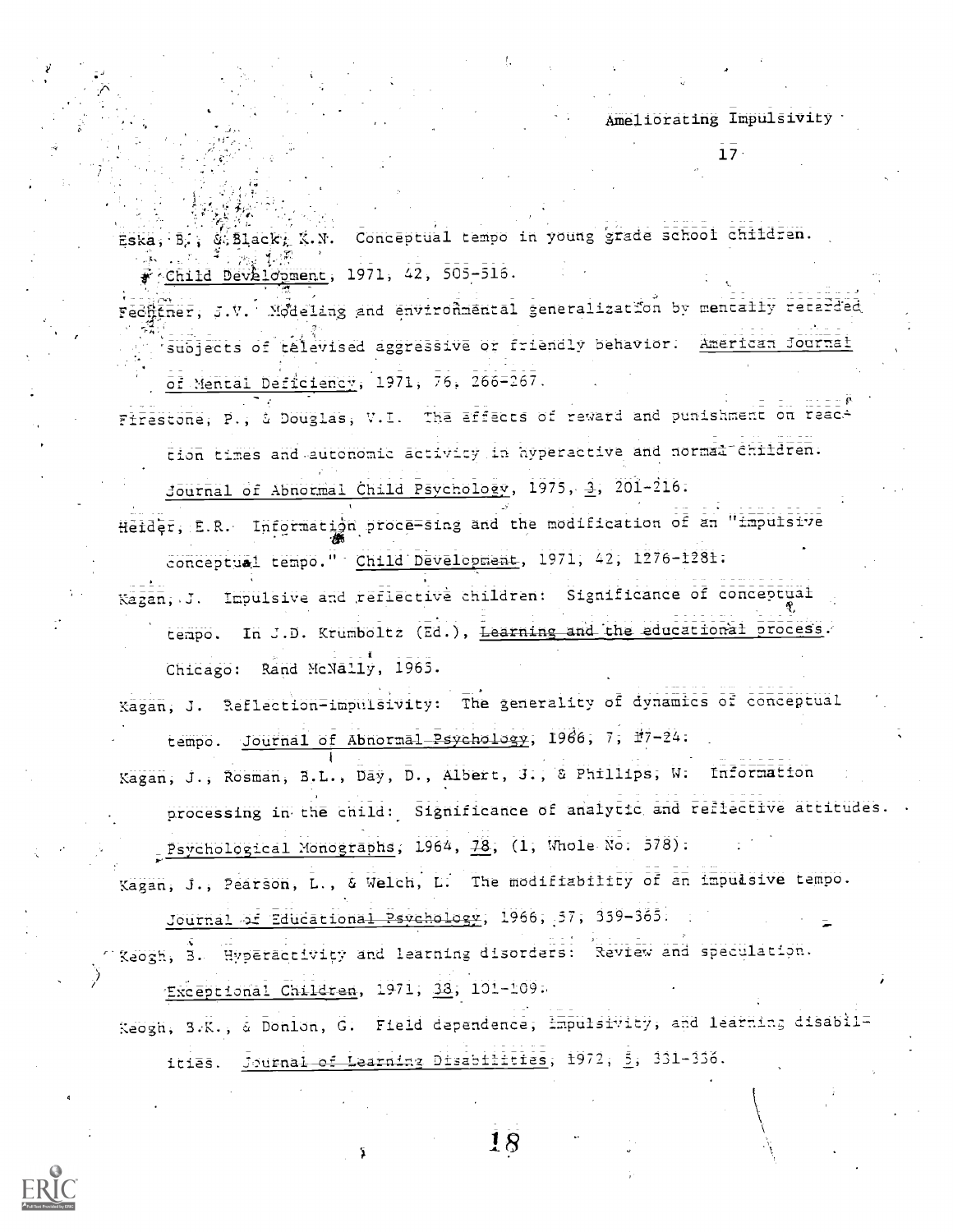M:; Rausch; M:; Goidberg; S.; & Dodd; C. Error response time and IQ: Sex differences in cognitive style of preschool children. Perceptual and Motor Skills, 1968, 26, 563-568.

Meichenbaum, D., & Goodman, J. Training impulsive children to talk to them-

selves: A means of developing self-control. Journal of Abnormal Psychology; 1971; 77; 115-126:

Messer; S.B. Reflection-impulsivity: A Review, Psychological Bulletin; 1976; <sup>1</sup> 83; 1026-1052;

O'Conner, R.D. Modification of social withdrawal through symbolic modeling. Journal of Apolied Behavior Analysis; 1969; 2, 15-22.

O'Leary; K;D;; Pelham; W:E:; Rosenbaum; A.; & Price; G.H. Behavioral treatment of hyperkinetic children: An experimental evaluation of its usefulness.

Clinical Pediatrics.; 1976; 15, 274-279.

Parry; P.;  $\alpha$  Douglas; V.i. The effect of reward on the performance-of hyper= active children; Journal of Abnormal Child Psychology, in press.

Quay; H.C.; Sprague; R.L.; Werry; J.S.; & McQueen; MM. Conditioning visual

orientation of conduct problem children in the classroom', Journal of

Experimental Child Psychology; 1967; 5, 512-517.

Ouav; L;C.; & Brown; R.T. Hyperactive and normal children and the error, lacency; and double median split scoring procedures of the Macchin

Familiar Figures Test. Journal of School Psychology, in press.

Ridberg'; E.; Parke; R.; & Hetherington; E.M. Modification of impulsive and reflective cognitive styles through observation of film-mediated models.

19

 $\tilde{\phantom{a}}$ 

Developmental Psychology, 1971, 3, 369-377.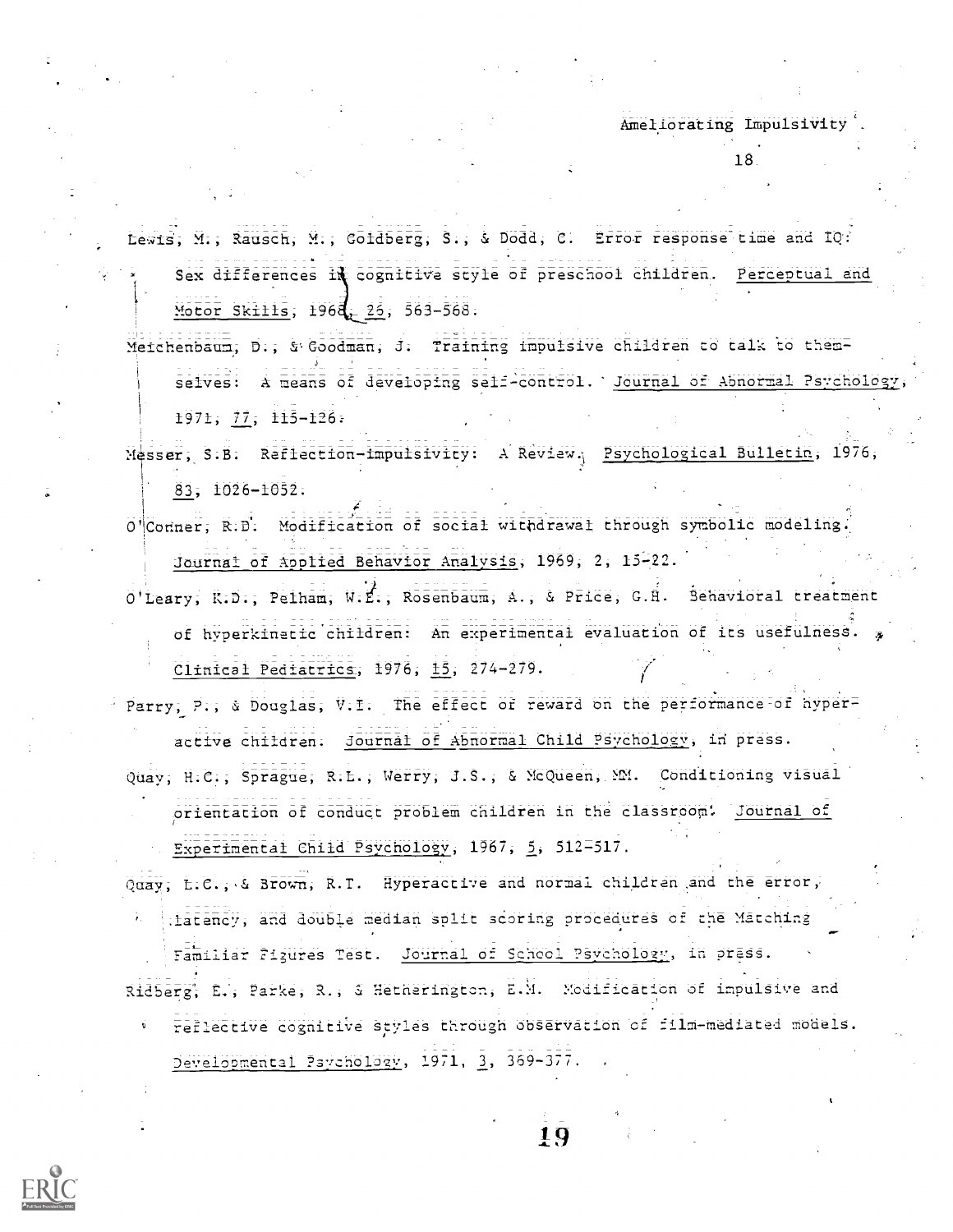19

Rosenbaum; A.; O'Leary; K.D.; & Jacob; R.G. Behavioral intervention with hyperactive children: Group consequences as a supplement t\_o individual contingencies. Behavior Therapy; 1975; 4; 315-323;

Safer; D:; & Allen; R: Stimulant drug treatment of hyperactive adolescents: Diseases of the Nervous System: 1975, 3, 454-457.

Sandoval; J: The measurement of the hyperactive syndrome in children. Review of Educational Research, 1977, 47, 293-318.

Schleifer; M.; Weiss; G.; Elman; M.; Cvjic; H.; & Kruger; E. Hyperactivity in

preschoolers and the effect of methylphenidate. American Journal of Orthopsychiatry, 1975, 45, 38-50.  $\mathbf{f}(\mathbf{r},\mathbf{r})$ 

Siegalman, E. Reflective and impulsive observing behavior. Child Development,  $1969, 40, 1213 - 1222.$ 

Sprague, R.L., & Gadow, K. The role of the teacher in drug treatment. School Review, 1976, 85  $(1)$ , 109-140.

Werry, J., & Sprague, R.L. Hyperactivity. In C. Costello, (Ed.) Symptoms of psycnopathology; New York: John Wiley & Sons, 1970;

Whalen; C., & Kenker; B. Psychost in thildren: A review and analysis. Psychological Bulletin; 1976; 83; 1113-1130.

Yando; R:M:; & Kagan; J. The effects of teacher tempo on the child. Child Development, 1968, 39, 27-34.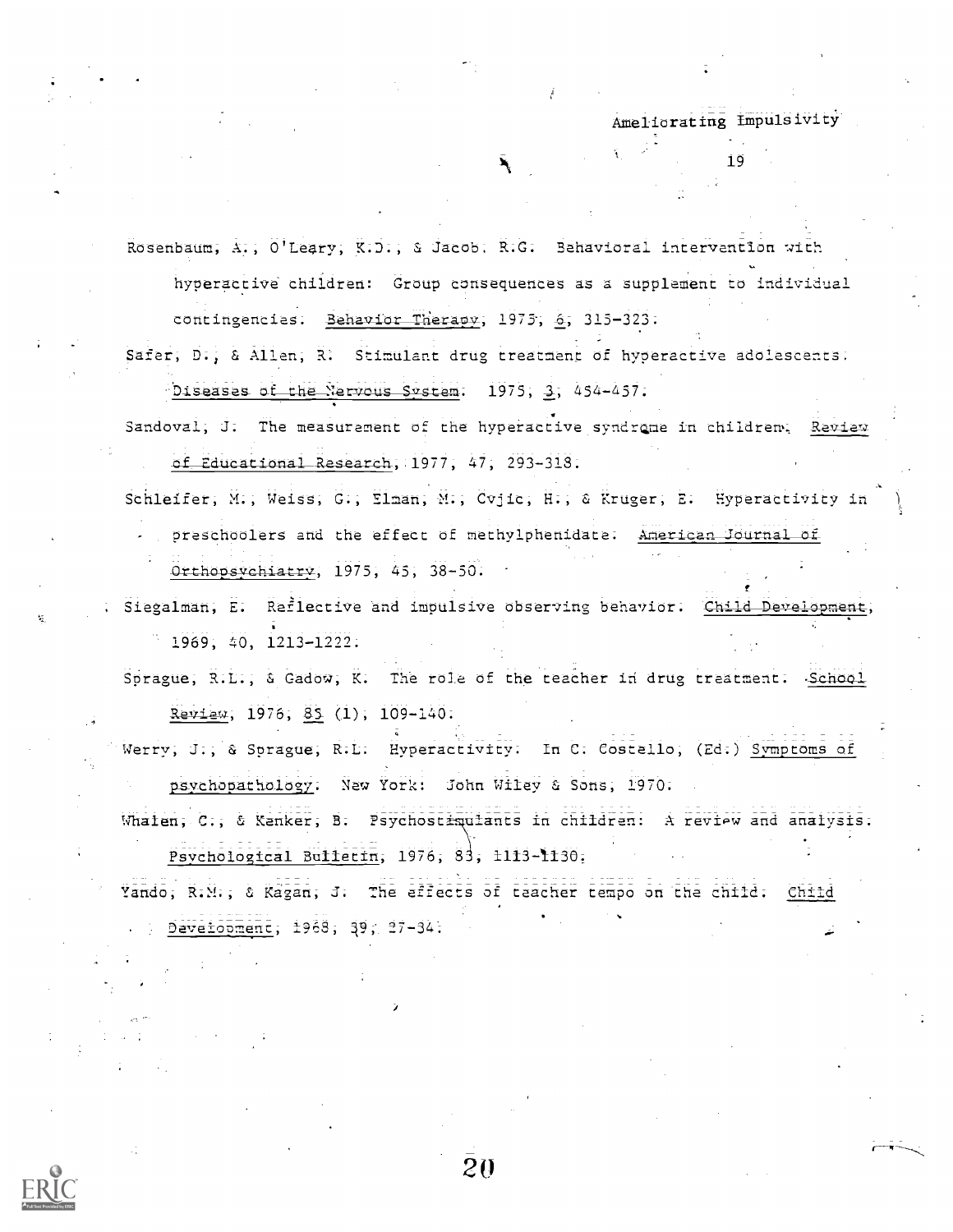$\frac{1}{20}$ 

Any correspondence should be sent to Ronald T. Brown, Ph.D., Department of Special Education, University of Illinois, P.O. Box 4348, Chicago, Illinois, 60680

 $\overline{21}$ 

ł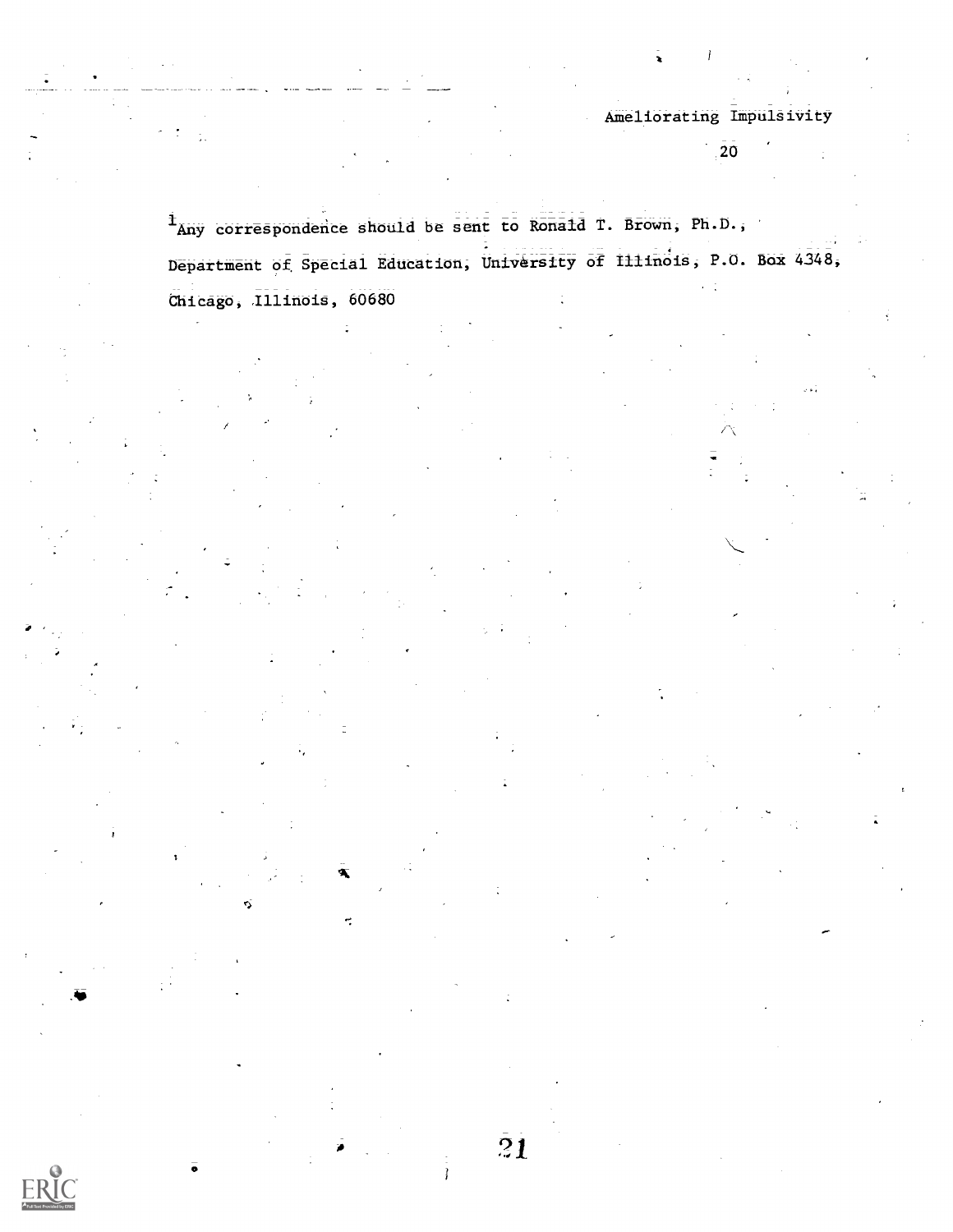|                   |       | Pre-Modeling Measures |        |         |       | Post Modeling Measures |        |           |  |  |  |  |
|-------------------|-------|-----------------------|--------|---------|-------|------------------------|--------|-----------|--|--|--|--|
|                   |       | Error                 |        | Latency |       | Error                  |        | Latency   |  |  |  |  |
|                   | Mean  | SD                    | Mean   | SD      | Mean  | SD                     | Mean   | <b>SD</b> |  |  |  |  |
| Subjects          |       |                       |        |         |       |                        |        |           |  |  |  |  |
| Normal            |       |                       |        |         |       |                        |        |           |  |  |  |  |
| 9-year-olds<br>k. | 6.47  | 4.29                  | 161.87 | 88.00   | 6.27  | 3.52                   | 163.13 | 71.34     |  |  |  |  |
| 15-year-olds      | 6.13  | $2.62 -$              | 142.20 | 105.72  | 2.93  | 3.09                   | 142.47 | 43.46     |  |  |  |  |
| Hyperactive       |       |                       |        |         |       |                        |        |           |  |  |  |  |
| 9-year-olds       | 19.00 | 13.29                 | 104.38 | 41.32   | 12.00 | 11.76                  | 107.13 | 59.66     |  |  |  |  |
| $15$ -year-olds   | 6.53  | 3.87                  | 157.13 | 68.70   | 3.20  | 3.57                   | 173.93 | 90.66     |  |  |  |  |

Table 1

Means and Standard Deviations for Pre-and Post-Modeling MFF Error and MFF  $\rightarrow$ 

ERIC 22

T

 $23$ 

rt . <u>. d.</u>

 $\overline{\mathbf{r}}$